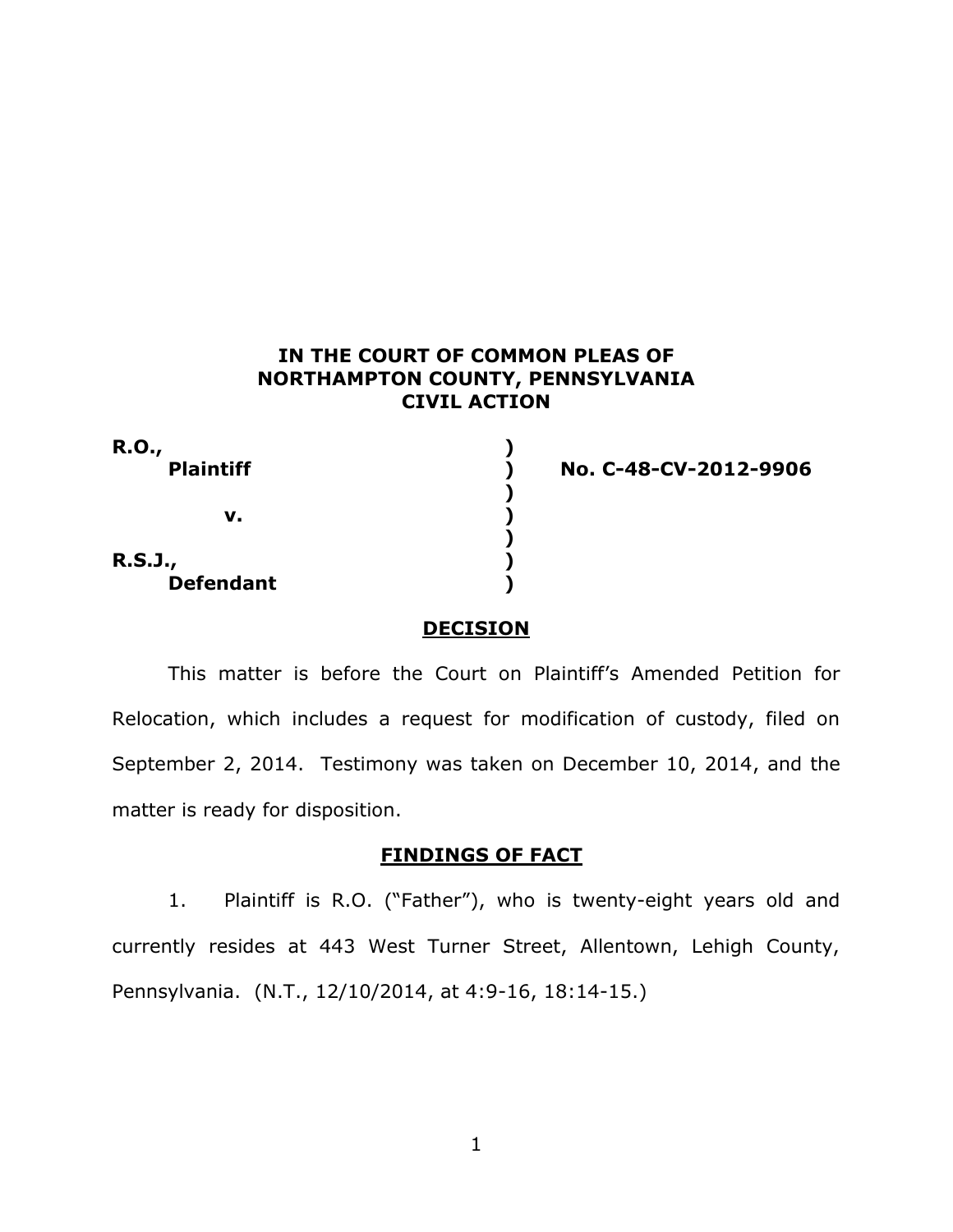2. Defendant is R.S.J. ("Mother"), who is twenty-two years old and currently resides at 140 Bushkill Street, Easton, Northampton County, Pennsylvania. (*Id.* at 18:16-17, 43:11-19.)

3. Father and Mother are the parents of C.V.O. ("Child"), who was born on June 29, 2012. (Am. Pet. for Relocation ¶ 3; N.T., 12/10/2014, at 5:22-6:11.)

4. Mother has no other children. (N.T., 12/10/2014, at 54:4.)

5. There was no evidence presented that Father has any other children.

6. Before Mother became pregnant with Child, she and Father were best friends. (N.T., 12/10/2014, at 35:16-23.)

7. Their relationship ended one week after Mother gave birth to Child. (*Id.* at 35:24-36:1.)

8. After the relationship ended, there was conflict between the parties as to who would have custody of Child. (*Id.* at 36:2-8.)

9. Around this time, the parties petitioned for Protection from Abuse Orders against each other, but no such petitions were granted. (*Id.* at 36:19-23.)

10. Father has been living at his current residence for one year. (*Id.* at 4:17-19.)

11. Father currently resides with his friend, K.M. (*Id.* at 4:20-21; 42:7-10.)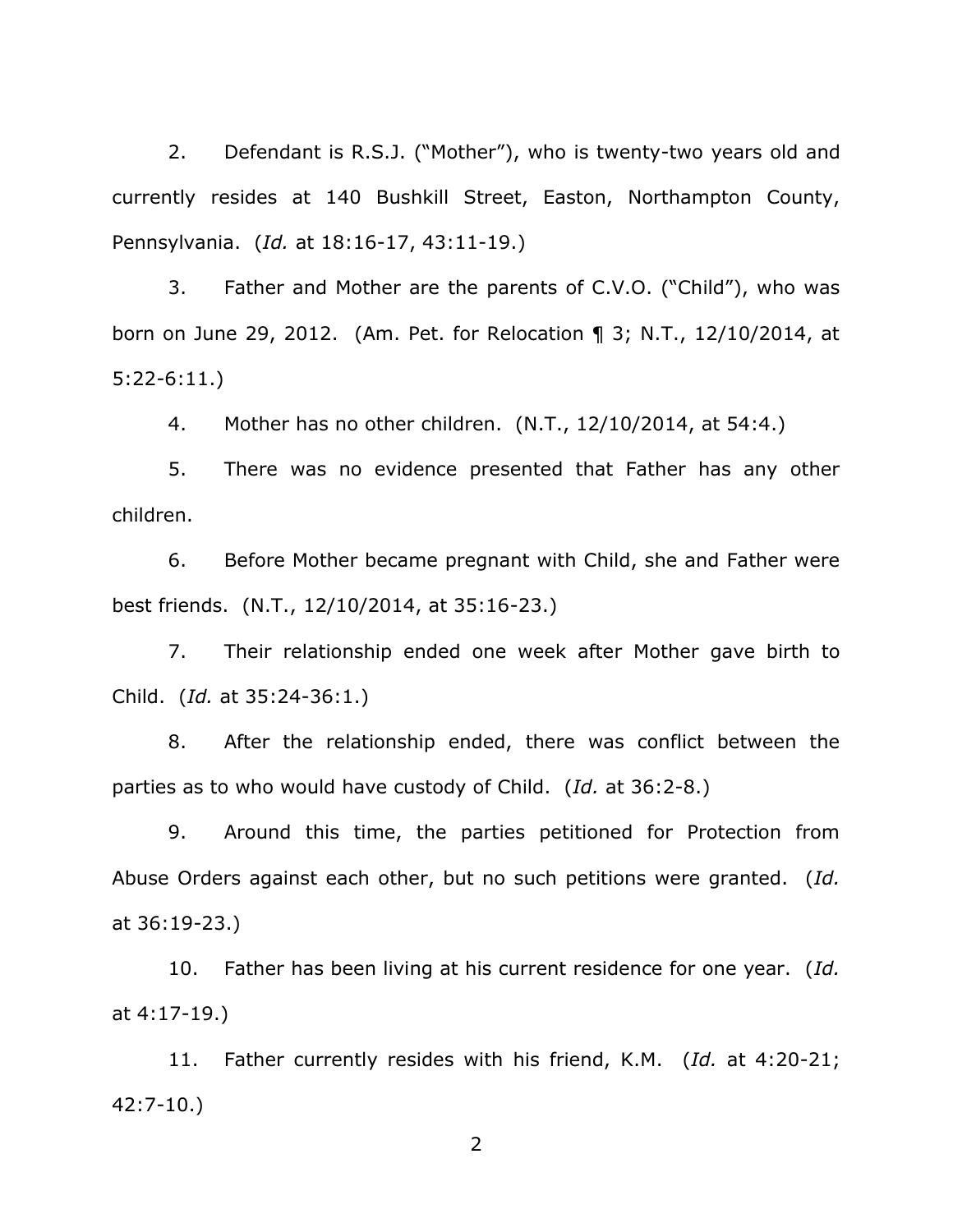12. Father's current residence is Ms. M.'s apartment, and Father is not on the lease. (*Id.* at 42:11-12.)

13. The parties' current custodial arrangement is governed by an interim agreement that was adopted as an Order of Court ("Interim Order") by the Honorable F.P. Kimberly McFadden on October 18, 2012, was filed on October 24, 2012, and was modified by an Order of Court entered by the Honorable Stephen G. Baratta on June 25, 2013, and filed on July 1, 2013.

14. The Interim Order, as modified, sets out custody as follows: Father has physical custody of Child from Friday after work until Tuesday morning, with the exception of Father's weekend work-day, either Saturday or Sunday from 8:00 a.m. to 5:00 p.m., during which Mother has physical custody of Child. Mother also has physical custody from Tuesday morning until Friday evening. (Interim Order; N.T., 12/10/2014, at 7:6-15.)

15. Despite the schedule set forth in the Interim Order, Father consistently does not pick up Child for half of his scheduled weekends, leaving Child in Mother's custody during Father's scheduled custodial time every other weekend. (*Id.* at 47:23-48:8, 82:15-83-19.)

16. Based on credible testimony from Mother in this regard, the Court finds that, despite the terms of the Interim Order, the status quo of Child and the parties, in reality, is that Mother has had primary physical custody of Child, with Father having partial physical custody every other weekend.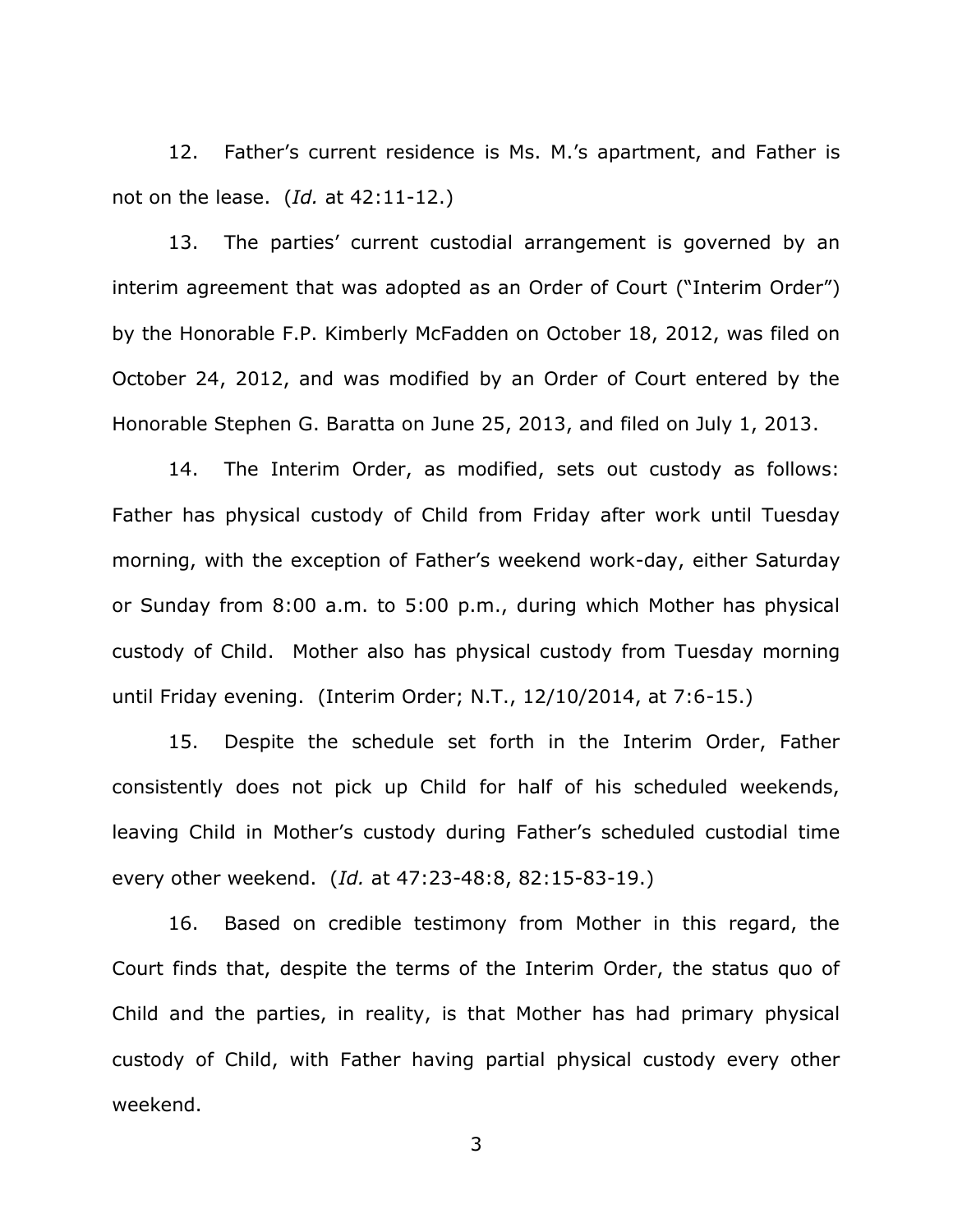17. When Father does exercise his periods of physical custody, he is home providing care for Child. (N.T., 12/10/2014, at 7:19-22.)

18. Father provides all of the necessary transportation to exchange custody of Child. (*Id.* at 39:17-23.)

19. Father is employed as a kitchen trainer at Buffalo Wild Wings restaurant. (*Id.* at 9:7-9.)

20. Father previously worked at the restaurant's Easton location but transferred to the Secaucus, New Jersey location to accept a managerial position with a higher salary. (*Id.* at 9:17-11-3.)

21. Father currently works Tuesday, Wednesday, and Thursday, from 12:00 p.m. to 12:00 a.m., and Friday from 12:00 p.m. to 6:00 p.m. (*Id.* at 8:19-9:6.)

22. In his current position, Father earns \$13.50 per hour. (*Id.* 33:1- 4.)

23. Father occasionally travels for extended periods to train employees at other restaurant locations. When he does this, Father is paid \$14.50 per hour. (*Id.* at 27:2-9; 33:5-11.)

24. These trips span between one and two weeks, are optional, and occur approximately one or two times per year. (*Id.* at 27:18-28:1.)

25. Most recently, Father attended a four-week training trip in Morristown, New Jersey. (*Id.* at 87:7-23.)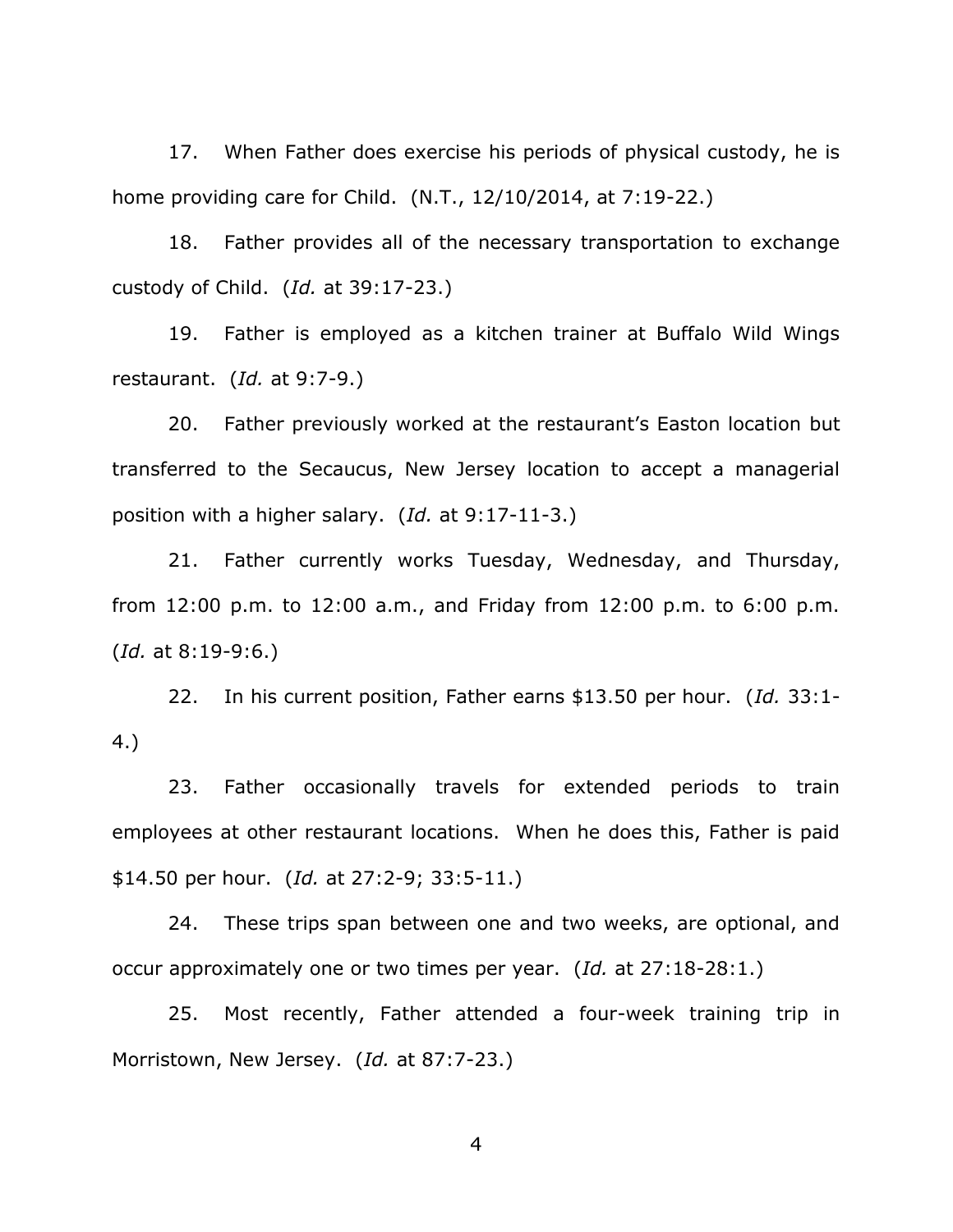26. Mother has physical custody of Child for the entirety of these trips. (*Id.* at 34:6-10.)

27. Father calls Child every day while he is traveling for work. (*Id.* at 38:3-8.)

28. During these calls, he speaks amicably with Child and with Mother. (*Id.* at 46:21-47:2.)

29. Father has been offered a position with Buffalo Wild Wings at their Morristown, New Jersey location. (*Id.* at 11:7-12.)

30. This position would include an increase in pay, managerial responsibilities, and the same schedule that Father presently works. (*Id.* at 13:9-22.)

31. If Father were to accept this position, he intends to move to New Brunswick, New Jersey. (*Id.* at 11:20-22.)

32. New Brunswick is approximately forty-five minutes from Easton, where Mother resides. (*Id.* at 13:4-8.)

33. In New Brunswick, Father would reside at 732 Edpas Road ("Father's Proposed Residence"), the home of his best friend, T.P. (*Id.* at 15:21-25, 17:25-18:3.)

34. Mr. P. works for Cablevision and has no criminal record. (*Id.* at 18:20-19:2.)

35. At Father's Proposed Residence, Child would have her own bedroom. (*Id.* at 29:3-4.)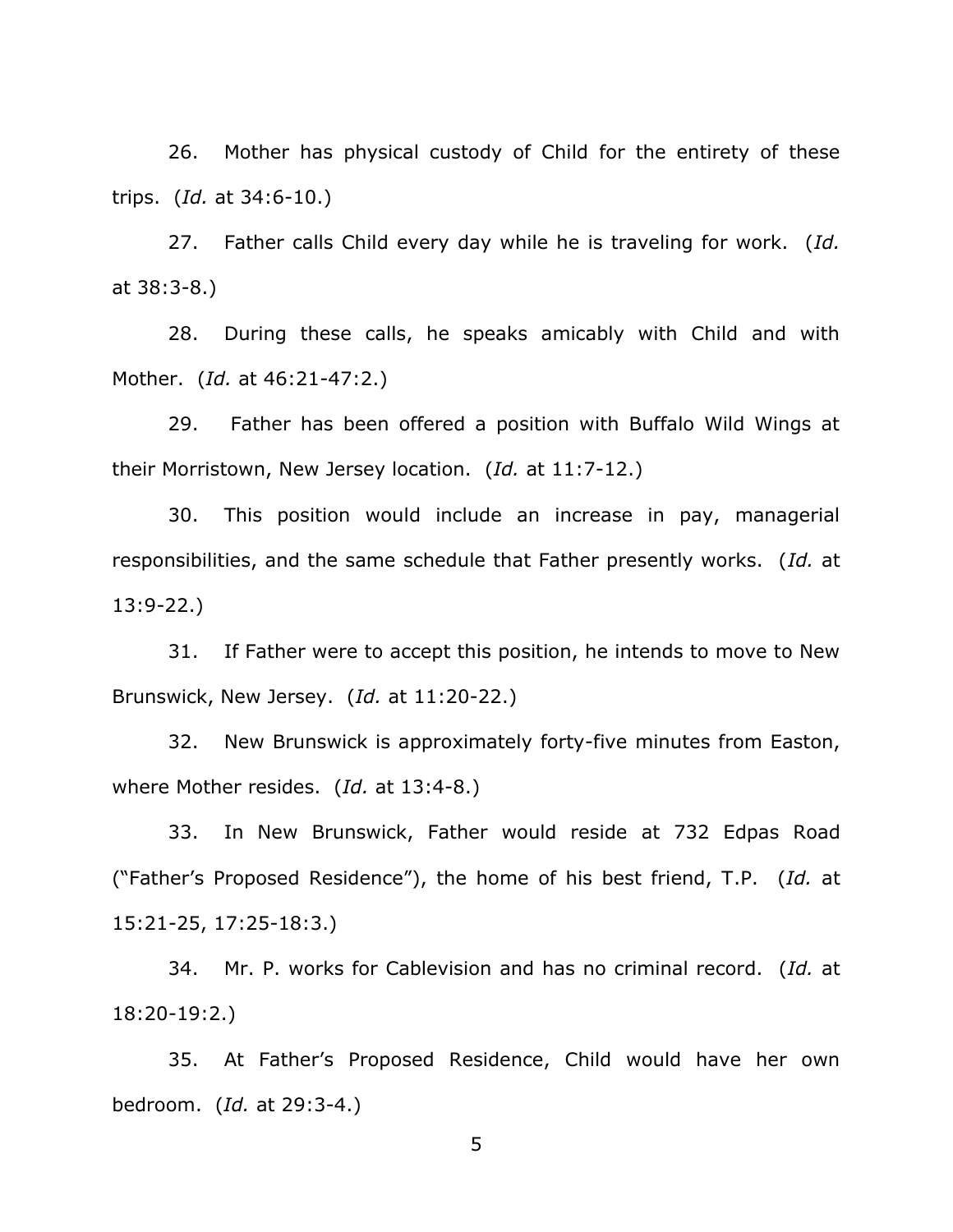36. Father would sleep in a separate loft area, on the second floor. (*Id.* at 29:5-8.)

37. Mr. P. has a separate bedroom. (*Id.* at 29:9-11.)

38. Although Father testified that he intends to add his name to the lease of Father's Proposed Residence, he has not made these arrangements and, at the time of the hearing, had not even contacted the landlord to see if this is possible. (*Id.* at 41:8-42:1.)

39. Father's Proposed Residence would call for rent in the amount of \$600.00, which is the same amount Father currently pays to Ms. M. to stay in her apartment. (*Id.* at 42:2-6.)

40. Father has researched potential schools and daycare institutions that Child could attend in New Brunswick. (*Id.* at 31:1-5.)

41. Father's mother ("Paternal Grandmother") lives fifteen minutes from Father's Proposed Residence, in South Plainfield, New Jersey. (*Id.* at 16:5-11.)

42. Father's cousins live in Jersey City. (*Id.* at 16:13-20.)

43. Father has a good relationship with his cousins. (*Id.* at 21:4- 12.)

44. These cousins have interacted with Child, have a good relationship with her, and have attended her birthday parties on occasion. (*Id.* at 21:15-25.)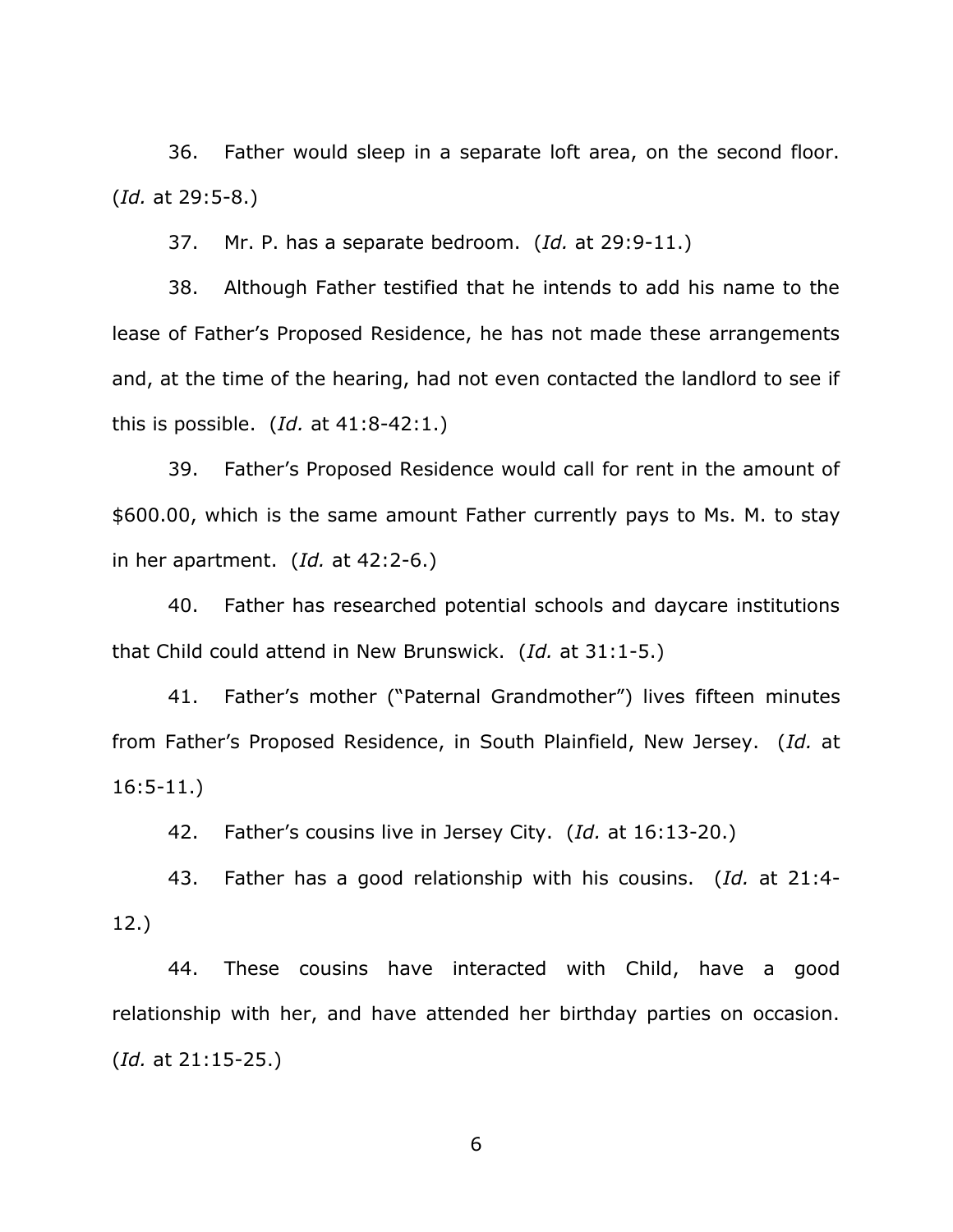45. Father's sister lives in Phillipsburg, New Jersey, as do Child's cousins. (*Id.* at 17:1-7.)

46. On occasion, Paternal Grandmother assists with childcare. (*Id.* at 17:8-13.)

47. She is currently employed by a school as a secretary. (*Id.* at 17:14-17.)

48. Paternal Grandmother lives with her husband, who owns a plumbing business. (*Id.* at 17:18-22.)

49. Father has a good relationship with Paternal Grandmother and her husband. (*Id.* at 21:1-3.)

50. Father's father is deceased. (*Id.* at 99:9-11.)

51. Mother resides, with Child, in a public housing apartment, for which she pays \$50.00 per month in rent. (*Id.* at 44:25-45:6, 54:25-55:2.)

52. If she were to be moved from public housing to Section 8 housing, Mother's rental expense would increase to approximately \$250.00 per month. (*Id.* at 59:6-10.)

53. Mother earns \$100.00 per week providing babysitting services for her neighbor's child and her younger brothers and sisters. (*Id.* at 45:7- 15, 58:25-59:2.)

54. Mother does not have a car. (*Id.* at 50:7-8.)

55. Her mother ("Maternal Grandmother") resides at 420 South 20<sup>th</sup> Street, Easton, Pennsylvania. (*Id.* at 55:5-7.)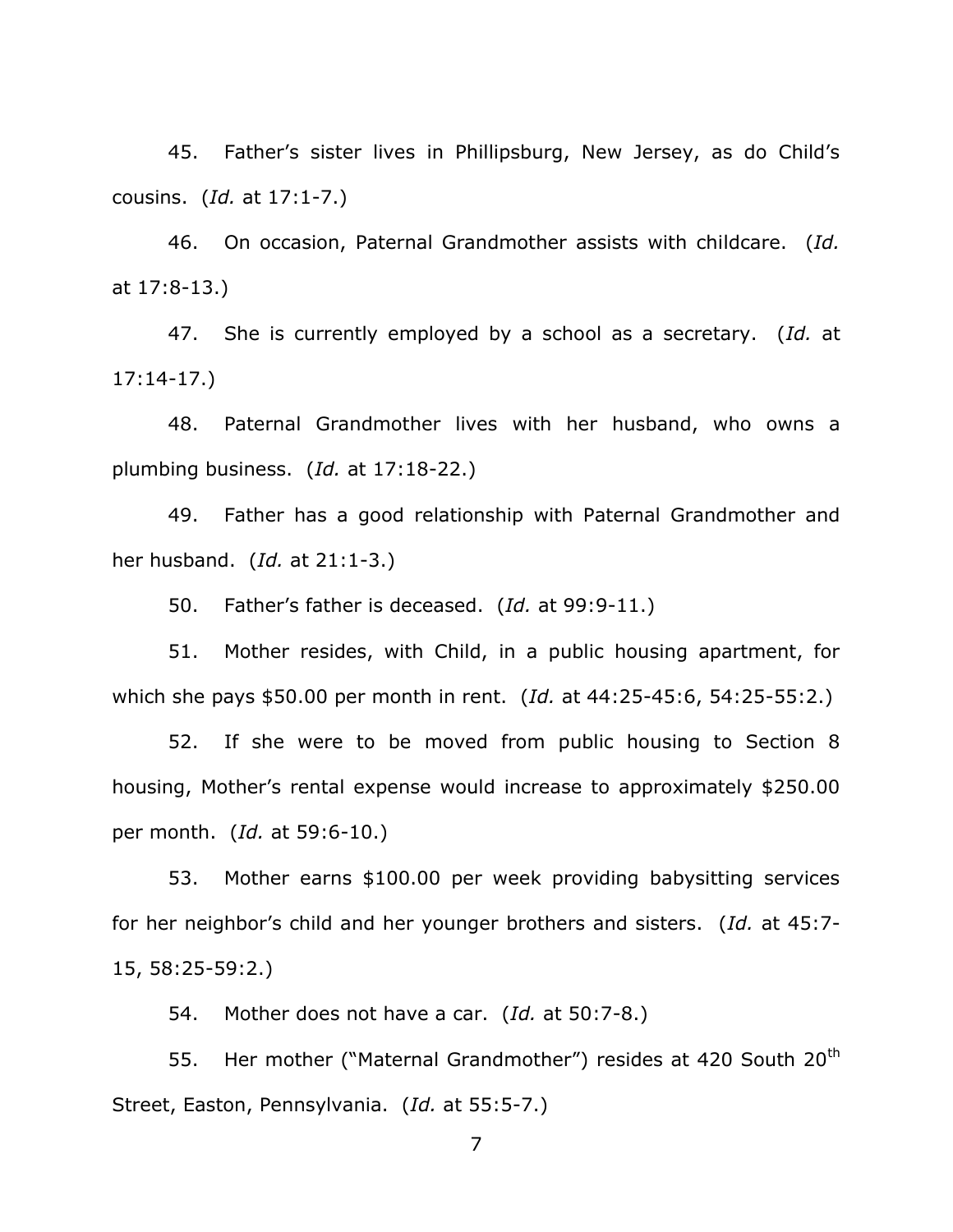56. On occasion, Mother stays at Maternal Grandmother's residence on the weekends. (*Id.* at 79:16-19, 80:9-11.)

57. Father last resided in his own apartment, with his own lease, in 2012, around the time of Child's birth. (*Id.* at 56:8-12.)

58. He has not signed any subsequent leases because he has not had sufficient funds to pay for security deposits. (*Id.* at 99:4-12.)

59. He next moved between residences, first with his brother-in-law, on Washington Street, in Easton, then with a friend next door, then with his mother next door, then to another residence located behind the Northampton County Courthouse, then back in with his brother-in-law, and finally to his current residence, Ms. M.'s apartment. (*Id.* at 56:13-57:6.)

60. Maternal Grandmother's sister (Mother's aunt), as well as Mother's three sisters (Child's aunts), ages twenty-one, fifteen, and five, all reside in Easton. (*Id.* at 60:16-61:25.)

61. Child has a close relationship with her aunts. (*Id.* at 61:10-17.)

62. Mother's cousin also resides in Easton, as do her nephew, who is four, and her niece, who is nine months old. (*Id.* at 61:6-21.)

63. The New Jersey Division of Youth and Family Services ("DYFS") investigated Father regarding a burn mark appearing on Child but closed the investigation when it determined that the allegation of abuse was unfounded. (*Id.* at 48:17-22, 62:16-25.)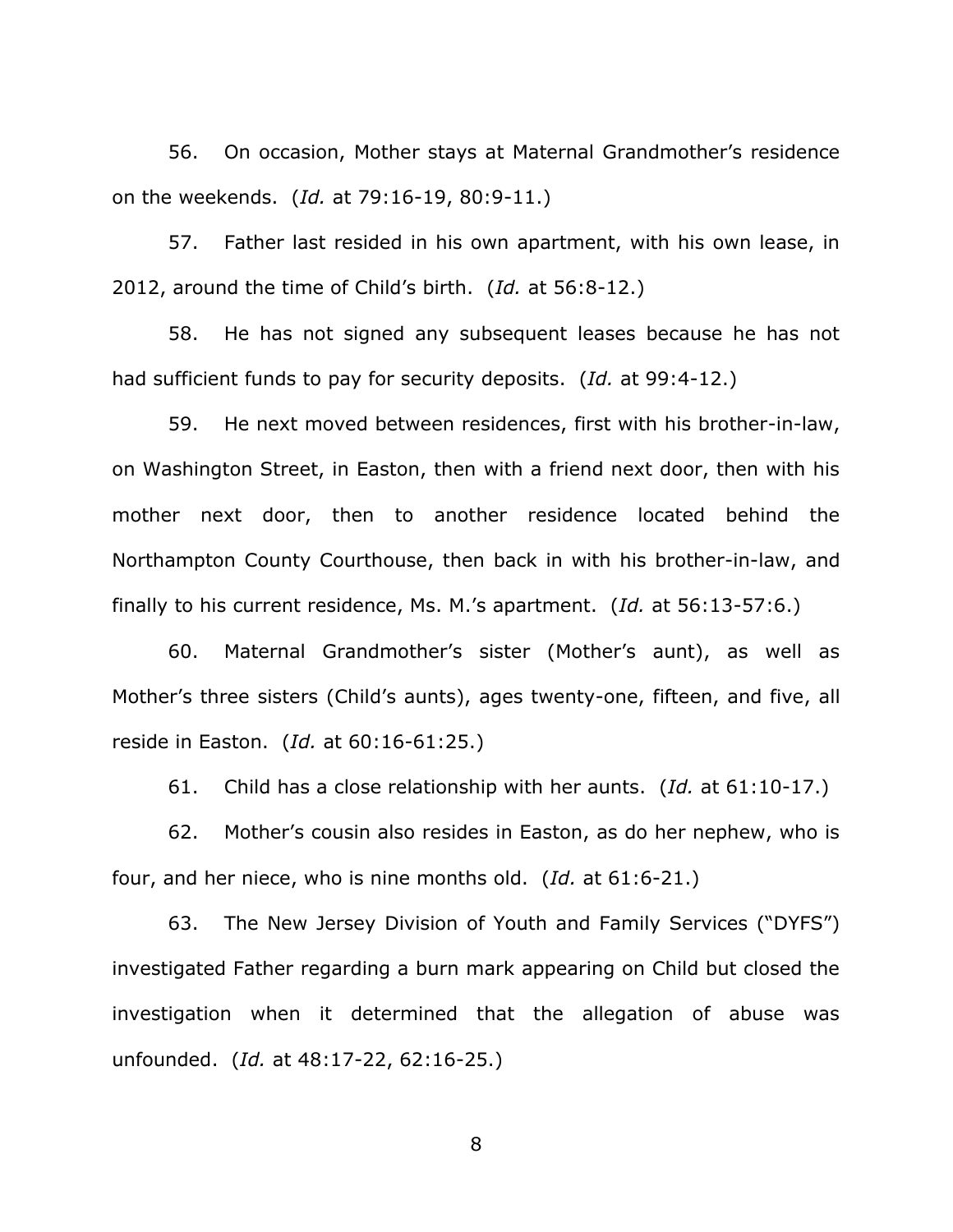64. The address that was the subject of DYFS's investigation of Father was 3 Webster Road, in New Jersey. Father testified he did not know why or how this address was provided to DYFS. (*Id.* at 96:14-97:3.)

65. Father has told Mother that he already moved to New Jersey and has indicated that, at times, Child has stayed with him in New Jersey during his periods of physical custody. (*Id.* at 73:20-74:4.)

66. On one occasion in 2013, Child had scabies and lice at the same time. (*Id.* at 80:20-81:2, 88:16-89:6.)

67. There was no evidence presented from which the Court could determine the exact time or cause of these conditions.

68. Mother has taken Child to the doctor for annual checkups, for vaccines, and to the dentist. (*Id.* at 81:9-25.)

69. Father, on one occasion, took Child to the emergency room at Easton Hospital for a high temperature. (*Id.* at 93:2-22.)

70. Mother testified that, since the Interim Order was entered in October 2012, Father has not exercised his weekend periods of custody every weekend but rather every other weekend. (*Id.* at 83:5-14.) The Court found this testimony credible.

71. In addition to rent, Father's expenses include car insurance and a phone bill. (*Id.* at 101:5-7.)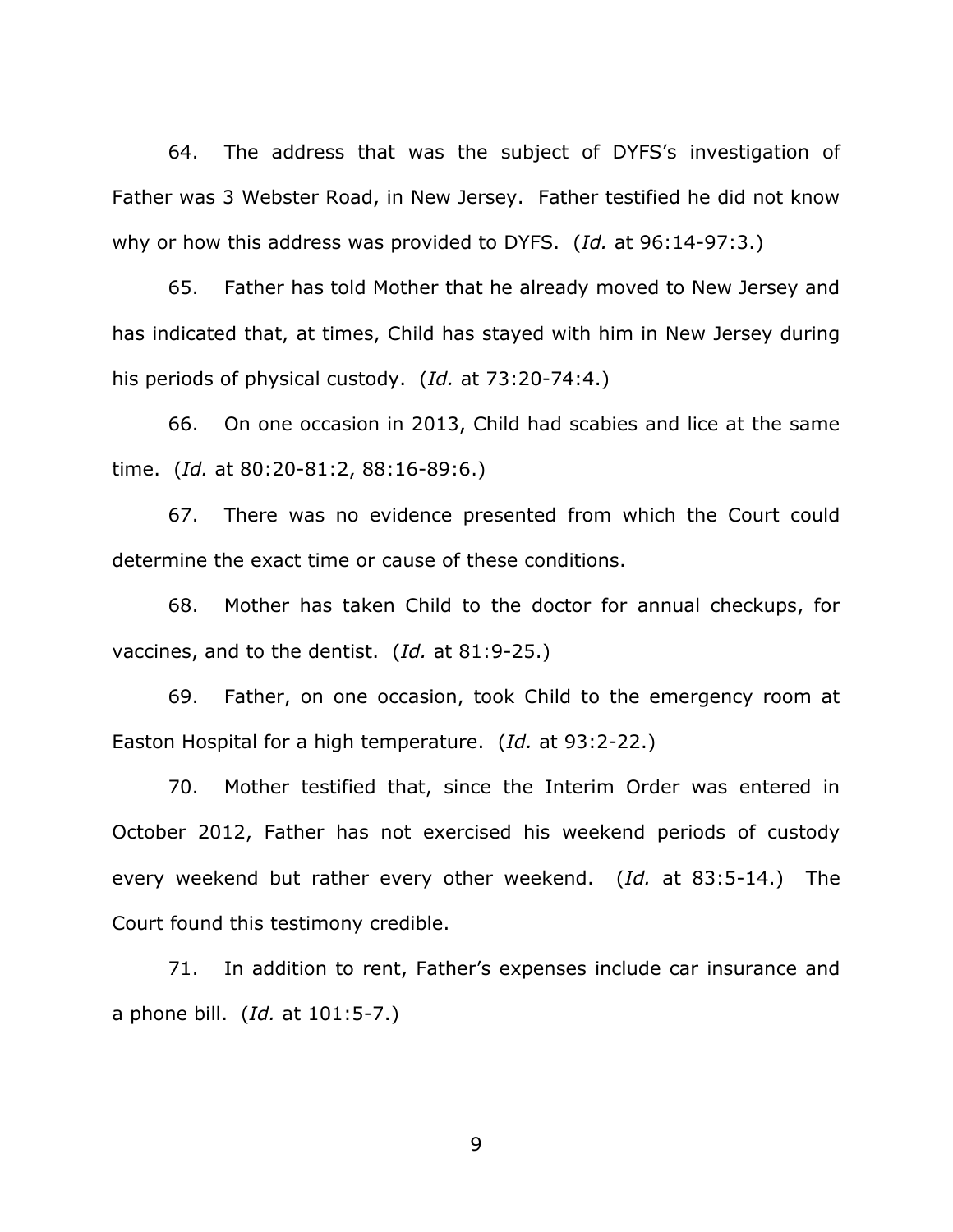#### **DISCUSSION**

Father commenced this proceeding on April 25, 2014, by filing a Petition for Relocation - Custody, which included a request for modification of the Interim Order. On May 16, 2014, Mother filed a Counter-Affidavit Regarding Relocation, in which she objected to Father's proposed relocation. On September 2, 2014, Father filed an Amended Petition for Relocation, which he served on Mother on the same date. The Amended Petition also requests modification of the existing Order.

As noted above, at the time Father initiated this proceeding and currently, the status quo of Child, in reality and despite the Interim Order, is that Mother exercises primary physical custody and Father exercises partial physical custody every other weekend.<sup>1</sup> Because Mother has, in reality, been Child's primary physical custodian since 2012, the Court will treat Father's Petition as one seeking modification of the Interim Order to an order awarding him primary physical custody and permission to relocate to New Jersey. Accordingly, the Court will analyze both the statutory child custody factors and the relocation factors. *See A.V. v. S.T.*, 87 A.3d 818, 820-23 (Pa. Super. 2014); 23 Pa.C.S.A. § 5338(a).

 $\overline{\phantom{a}}$ 

<sup>1</sup> It is apparent to the Court that Father obtained the Interim Order, by agreement, to avoid paying child support, since he has not followed the Interim Order but, rather, has seen Child on a schedule which, if incorporated into a written order of court, would have required him to pay child support.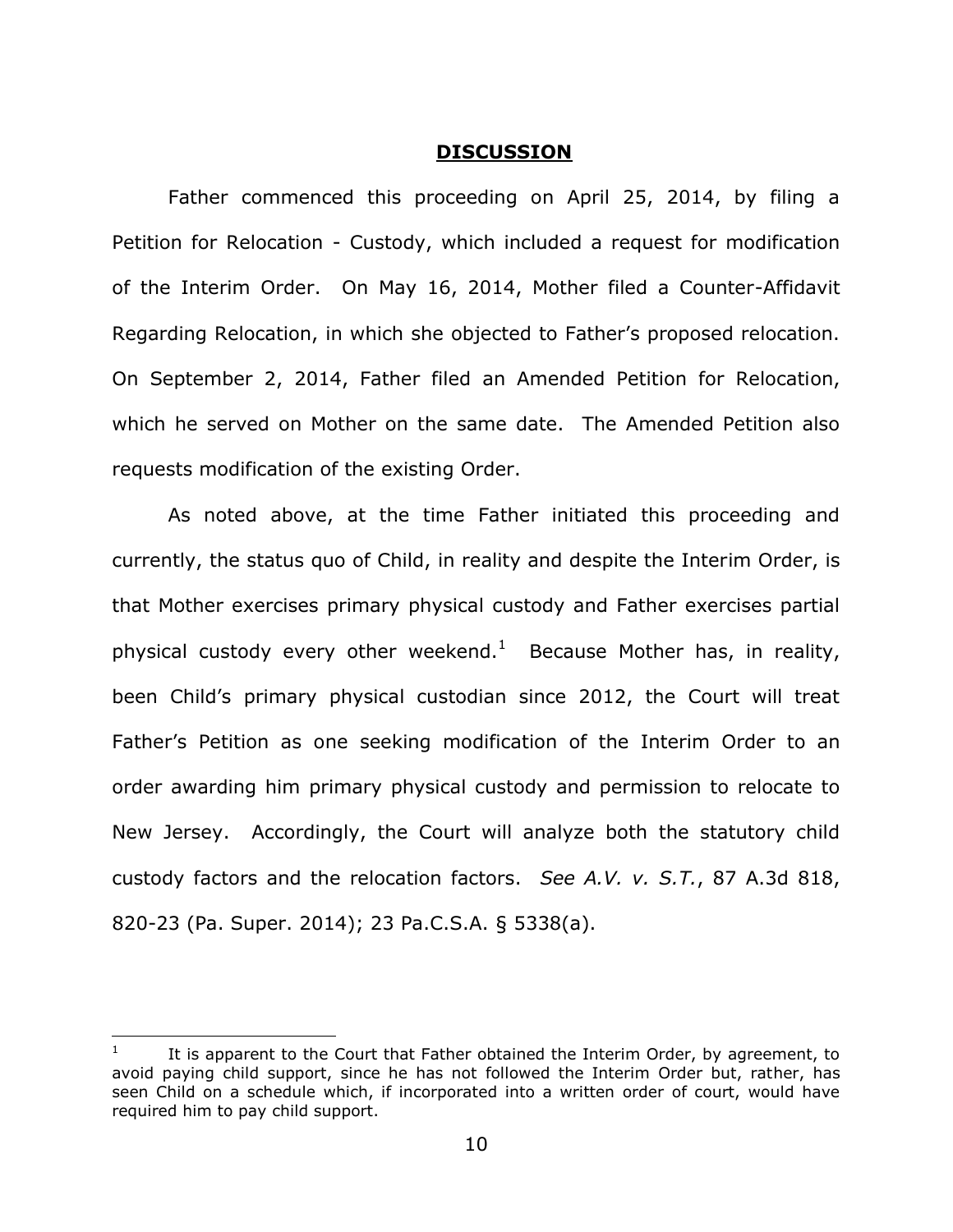It is well-established that, "[w]ith any child custody case, the paramount concern is the best interest of the child. This standard requires a case-by-case assessment of all the factors that may legitimately affect the physical, intellectual, moral and spiritual well-being of the child." *J.R.M. v. J.E.A.*, 33 A.3d 647, 650 (Pa. Super. 2011) (quoting *Durning v. Balent/Kurdilla*, 19 A.3d 1125, 1128 (Pa. Super. 2011)). "In ordering any form of custody, the court shall determine the best interest of the child by considering all relevant factors, giving weighted consideration to those factors which affect the safety of the child  $\ldots$  ." 23 Pa.C.S.A. § 5328(a). After considering all such relevant factors, the Court may make an award of shared, primary, partial, sole, or supervised physical custody and shared or sole legal custody, provided such award is in the best interest of the child. *Id.* § 5323(a).

In evaluating the best-interest standard, the Court must examine sixteen factors. *Id.* § 5328(a). First, the Court must consider "[w]hich party is more likely to encourage and permit frequent and continuing contact between the child and another party." *Id.* § 5328(a)(1). In this case, both parties testified that they intend to allow the other parent to maintain a continuing relationship with Child. While Father has been away on work trips, he and Mother have cooperated in facilitating phone conversations between Father and Child. Each party has also been cooperative in exchanging Child during transfers of physical custody. There was no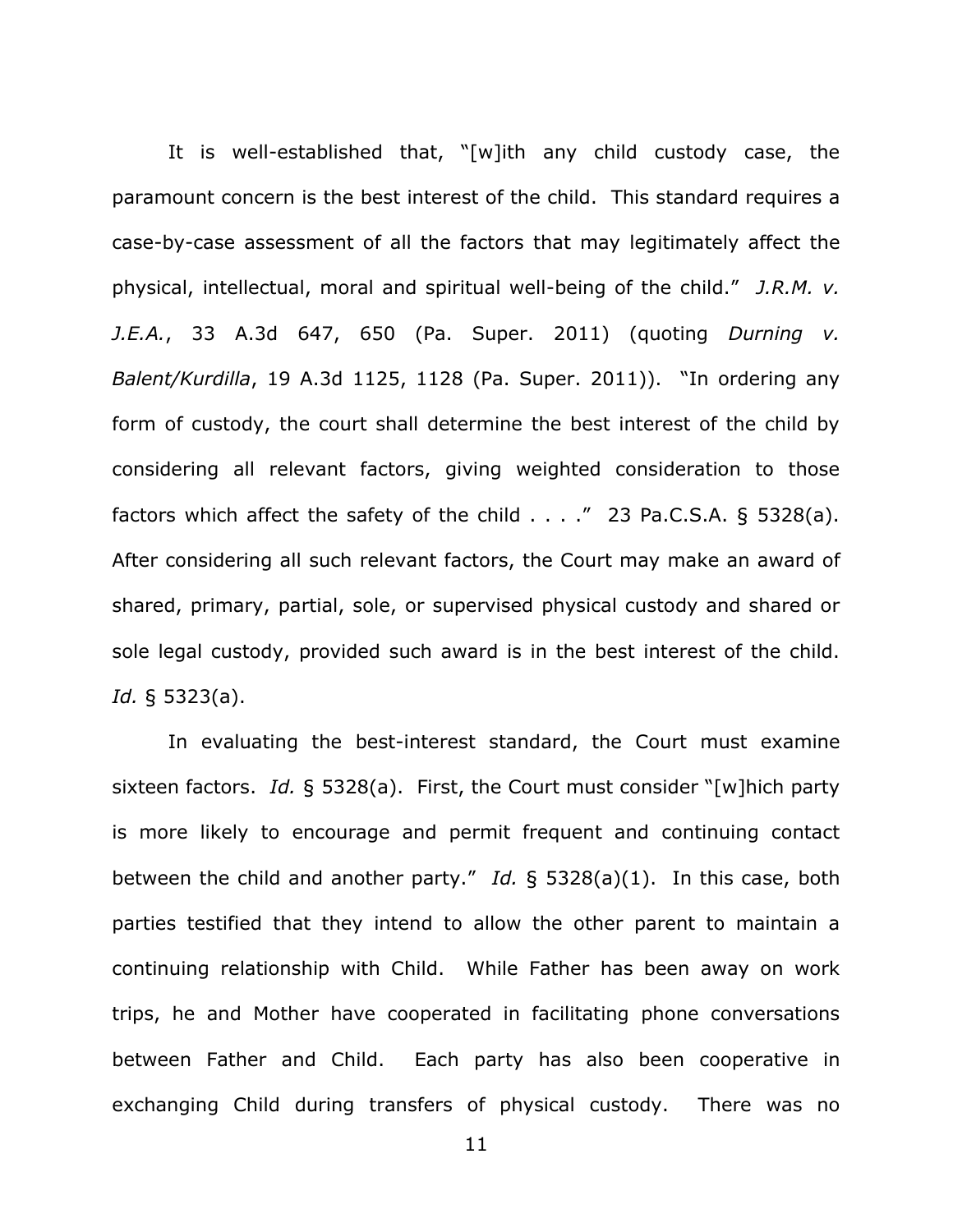evidence presented that either party would not allow contact between Child and the other parent. Thus, the Court will not weigh this factor in favor of either party.

The second factor requires the Court to consider "[t]he present and past abuse committed by a party or member of the party's household, whether there is a continued risk of harm to the child or an abused party and which party can better provide adequate physical safeguards and supervision of the child." Id.  $\S$  5328(a)(2).<sup>2</sup> There was evidence that DYFS investigated Father regarding a burn mark that appeared on Child. This investigation was terminated when DYFS determined the allegation to be unfounded. As a result, the Court finds that there is no continued risk of harm to Child and that each parent can appropriately safeguard her physical condition. Accordingly, this factor will not be weighed in favor of either party.

The third factor requires the Court to consider "[t]he parental duties performed by each party on behalf of the child." *Id.* § 5328(a)(3). Parental duties "[i]nclude[] meeting the physical, emotional and social needs of the child." *Id.* § 5322. Father was candid that Mother assumed most of the responsibility regarding scheduling and attending Child's doctor visits, vaccinations, and dentist visits. Each party has assumed childcare

 $\overline{\phantom{a}}$ 

As used in this section, "abuse" has the same definition used in Section 6102(a) of the Protection From Abuse Act, 23 Pa.C.S.A. § 6102(a). 23 Pa.C.S.A. § 5322(a).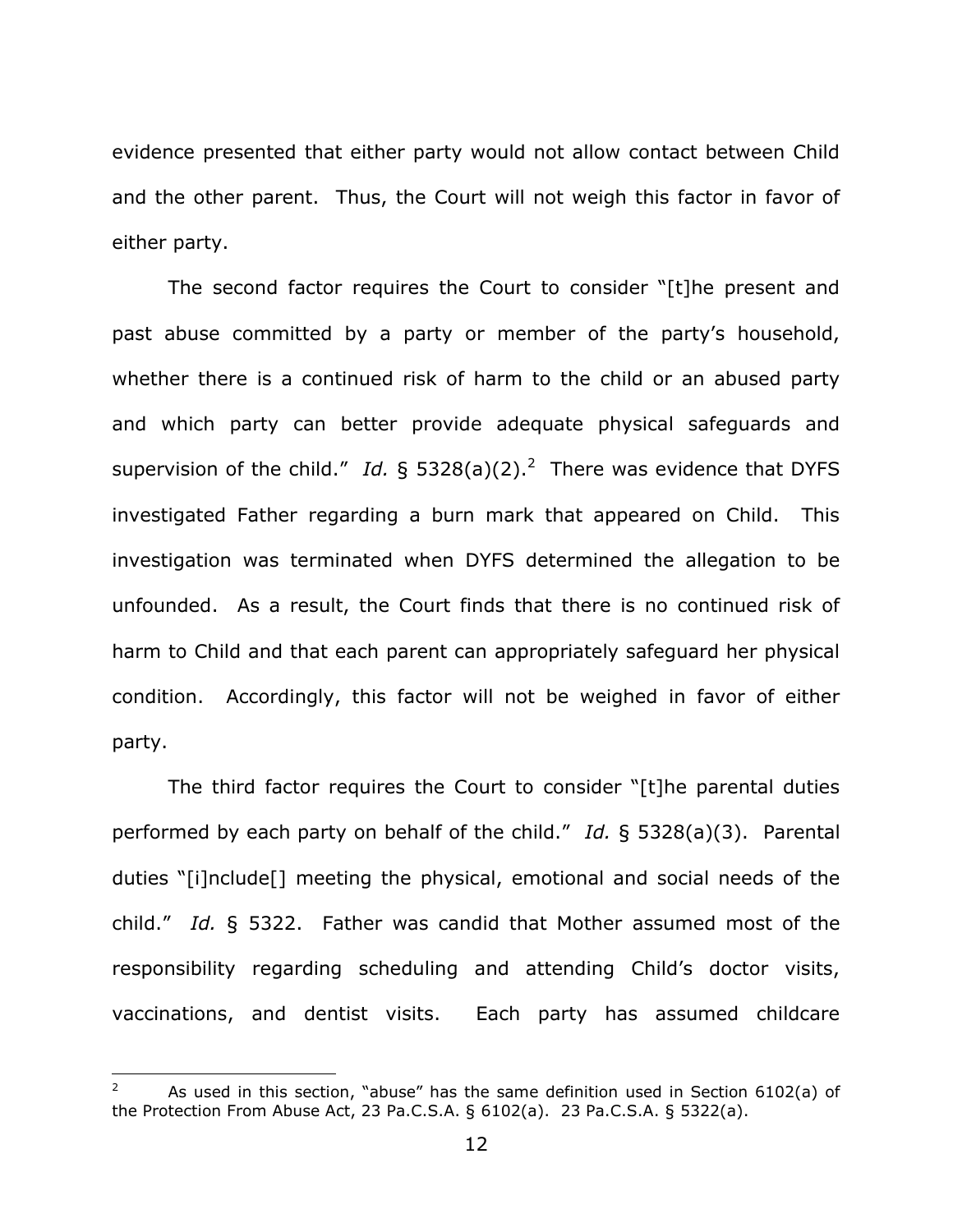responsibilities while Child has been in his or her physical custody. While Father has attended at least one of Child's doctor visits, the evidence established that Mother has been the primary caretaker for Child for more extensive periods of time, and with more consistency. This is in large part due to the fact that Father forgoes his periods of physical custody on a regular basis, causing the current arrangement to be one where Father exercises physical custody every other weekend. Therefore, the Court will weigh this factor in favor of Mother.

The fourth factor requires the Court to consider "[t]he need for stability and continuity in the child's education, family life and community life." *Id.* § 5328(a)(4). There was no evidence that Child has had any schooling to this point. Father testified that he researched and was satisfied with potential schools in the New Brunswick area; however, this does not impact Child's current educational situation. Regarding family life, Mother has numerous relatives in the Easton area that Child has interacted with and become close with. These relatives are close in age to Child and all reside within a short distance of Mother. Removing Child from the Easton area would disrupt the relationship she has developed with these relatives. Given all of the above, the Court will weigh this factor in favor of Mother.

The fifth factor requires the Court to consider "[t]he availability of extended family." 23 Pa.C.S.A. § 5328(a)(5). The closest member of Child's extended family to New Brunswick is Paternal Grandmother, who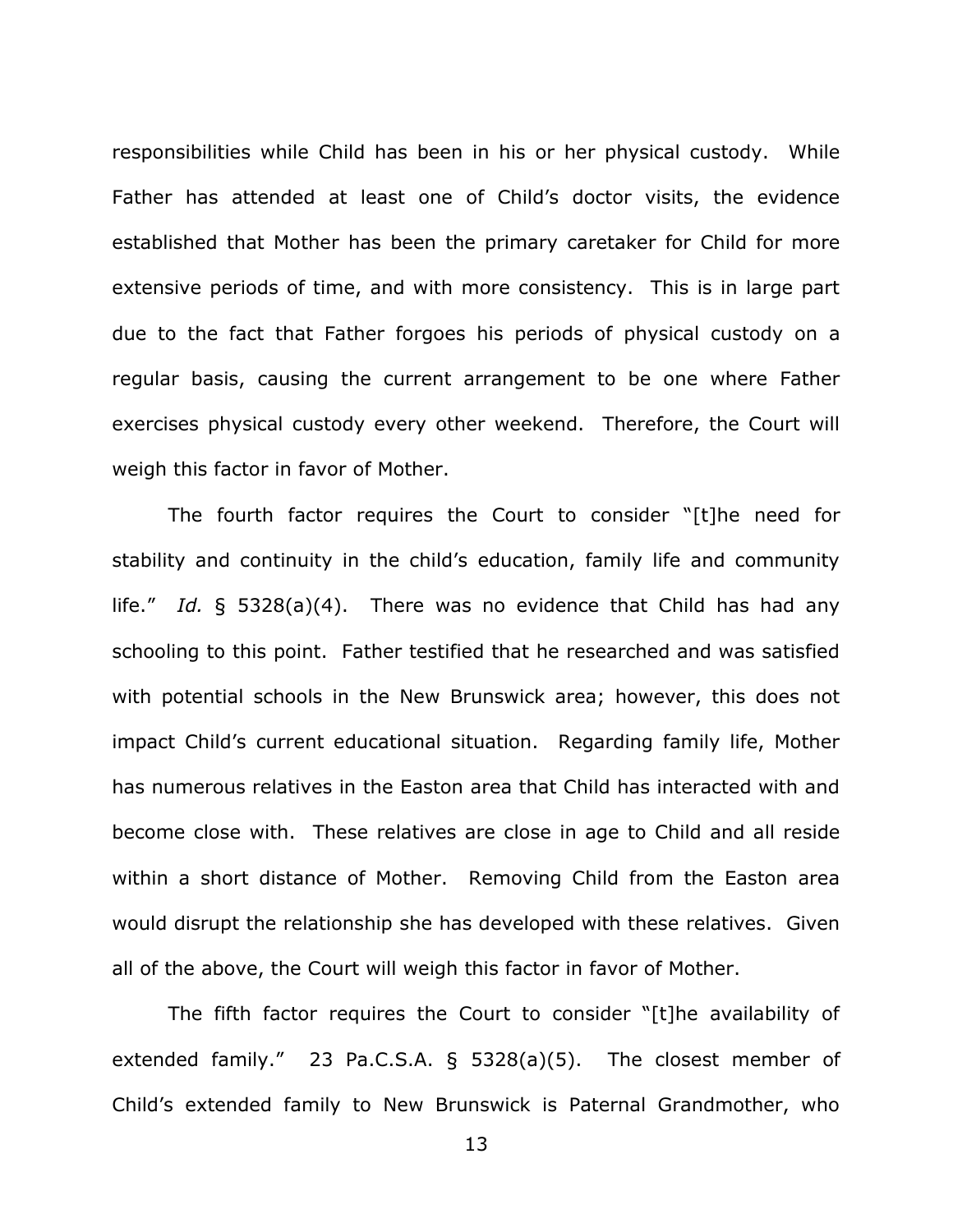resides fifteen minutes from Father's Proposed Residence. Other members of Father's family, including his sister and Child's cousins, reside in Phillipsburg, approximately fifty minutes from Father's Proposed Residence. On the other hand, numerous members of Mother's family reside in Easton. These include Maternal Grandmother, Child's two aunts, and Child's cousins. These family members have been an important part of Child's life, and it appears they would continue to be if Child remained in Pennsylvania. Because the availability of extended family is greater in Pennsylvania, the Court will weigh this factor in favor of Mother.

In evaluating the best-interest standard, the Court must next consider "[t]he child's sibling relationships." *Id.* § 5328(a)(6). Here, Child has no siblings. Therefore, this factor will not be considered.

The seventh factor requires the Court to consider "[t]he well-reasoned preference of the child, based on the child's maturity and judgment." 23 Pa.C.S.A. § 5328(a)(7). Neither party asked the Court to interview Child in this case, and Child is only two years old. Thus, this factor is not relevant.

The eighth factor requires the Court to consider "[t]he attempts of a parent to turn the child against the other parent, except in cases of domestic violence where reasonable safety measures are necessary to protect the child from harm." 23 Pa.C.S.A. § 5328(a)(8). There was no evidence presented concerning this factor, and it is therefore not relevant to the Court's decision.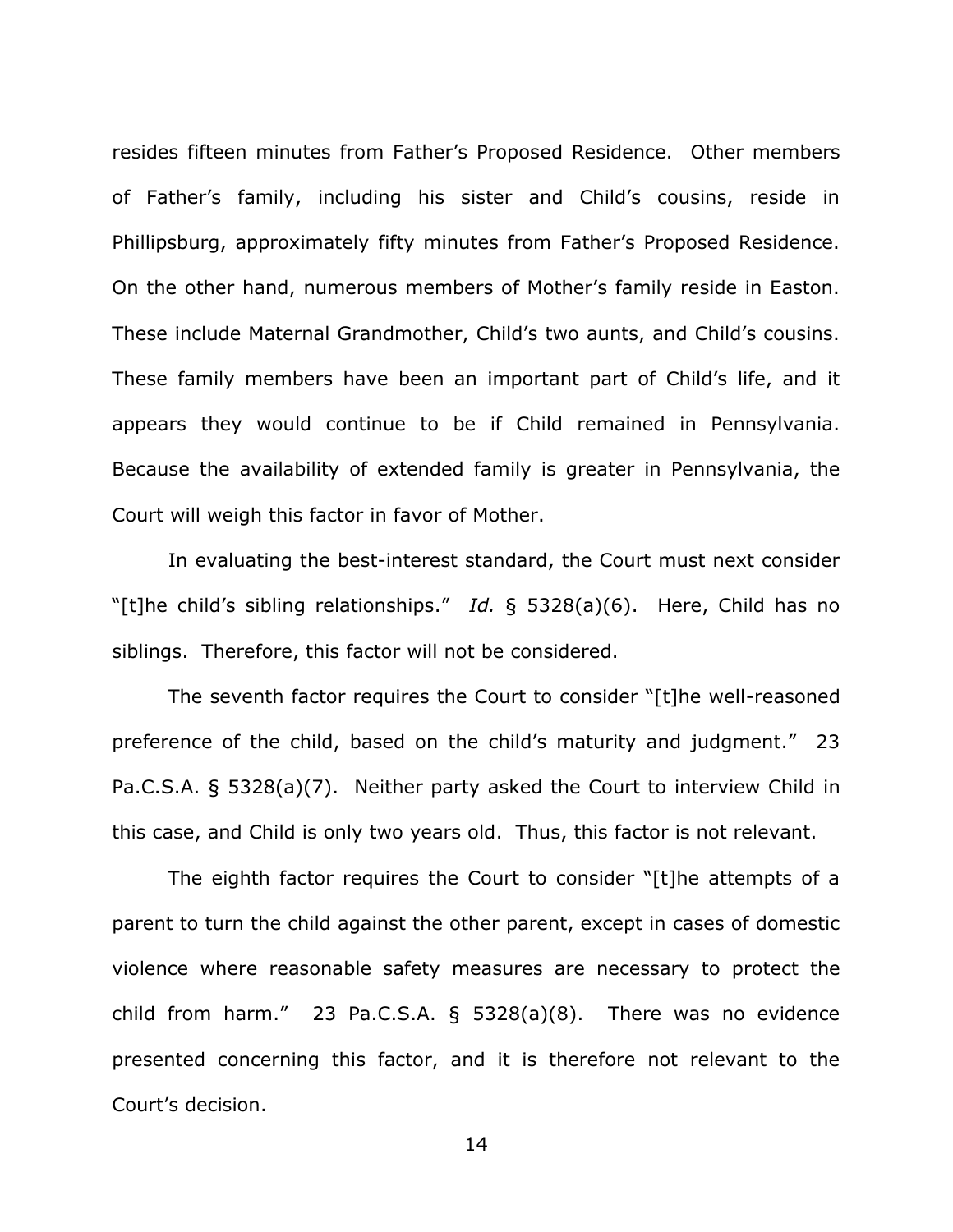The ninth factor requires the Court to consider "[w]hich party is more likely to maintain a loving, stable, consistent and nurturing relationship with the child adequate for the child's emotional needs." *Id.* § 5328(a)(9). The Court believes that both Mother and Father are equally capable of maintaining a loving, stable, consistent, and nurturing relationship with Child. Accordingly, the Court will not weigh this factor in favor of either party.

The tenth factor requires the Court to consider "[w]hich party is more likely to attend to the daily physical, emotional, developmental, educational and special needs of the child." *Id.* § 5328(a)(10). The evidence demonstrated that Mother has tended to the majority of Child's daily physical needs, including taking her to the doctor and dentist, when necessary. She often has physical custody of Child for full days or even weeks at a time, making it clear that she is equipped to handle a full range of Child's needs and can do so for extended periods. There was no testimony as to Child's emotional, developmental, or special needs.

Child is only two years of age, making educational needs irrelevant to the Court's determination. Lastly, as Father works full-time and Mother does not, Mother is in a position to more readily attend to Child's daily physical and developmental needs. Because Mother will have more free time at home with Child, and because she has attended to Child's daily needs more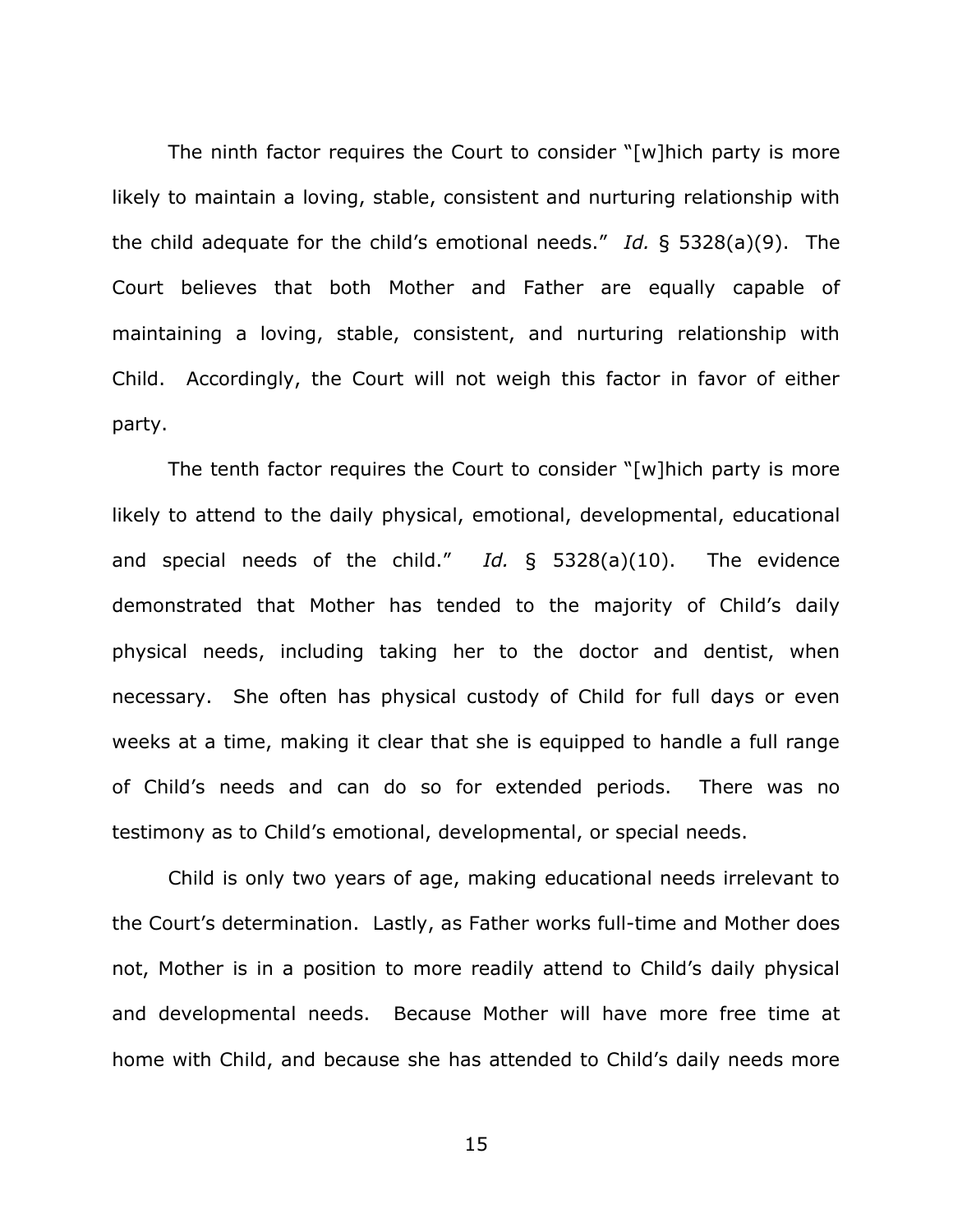consistently in the past, the Court will weigh this factor slightly in favor of Mother.

The eleventh factor requires the Court to consider "[t]he proximity of the residences of the parties." *Id.* § 5328(a)(11). Father's Proposed Residence and Mother's residence are approximately forty-five minutes apart. Father's current residence is approximately thirty minutes from Mother's. The Court finds that a fifteen minute difference, alone, does not affect the best interest of Child. However, in light of other evidence, an increase in the distance between the parties may affect the likelihood that Child will spend sufficient time with each parent. Accordingly, because the distance does not per se impact the best interest of Child, the Court will not weigh this factor in favor of either party, but will revisit it further in its analysis of the relocation factors.

The twelfth factor requires the Court to consider "[e]ach party's availability to care for the child or ability to make appropriate child-care arrangements." *Id.* § 5328(a)(12). The Court notes that "[a] parent's work schedule may not deprive that parent of custody if suitable arrangements are made for the child's care in his or her absence." *Gerber v. Gerber*, 487 A.2d 413, 416 (Pa. Super. 1985). Father testified that Paternal Grandmother has been and would continue to be available to assist with childcare. Father has provided adequate childcare when he has physical custody and is not working; however, it is often Mother performing this role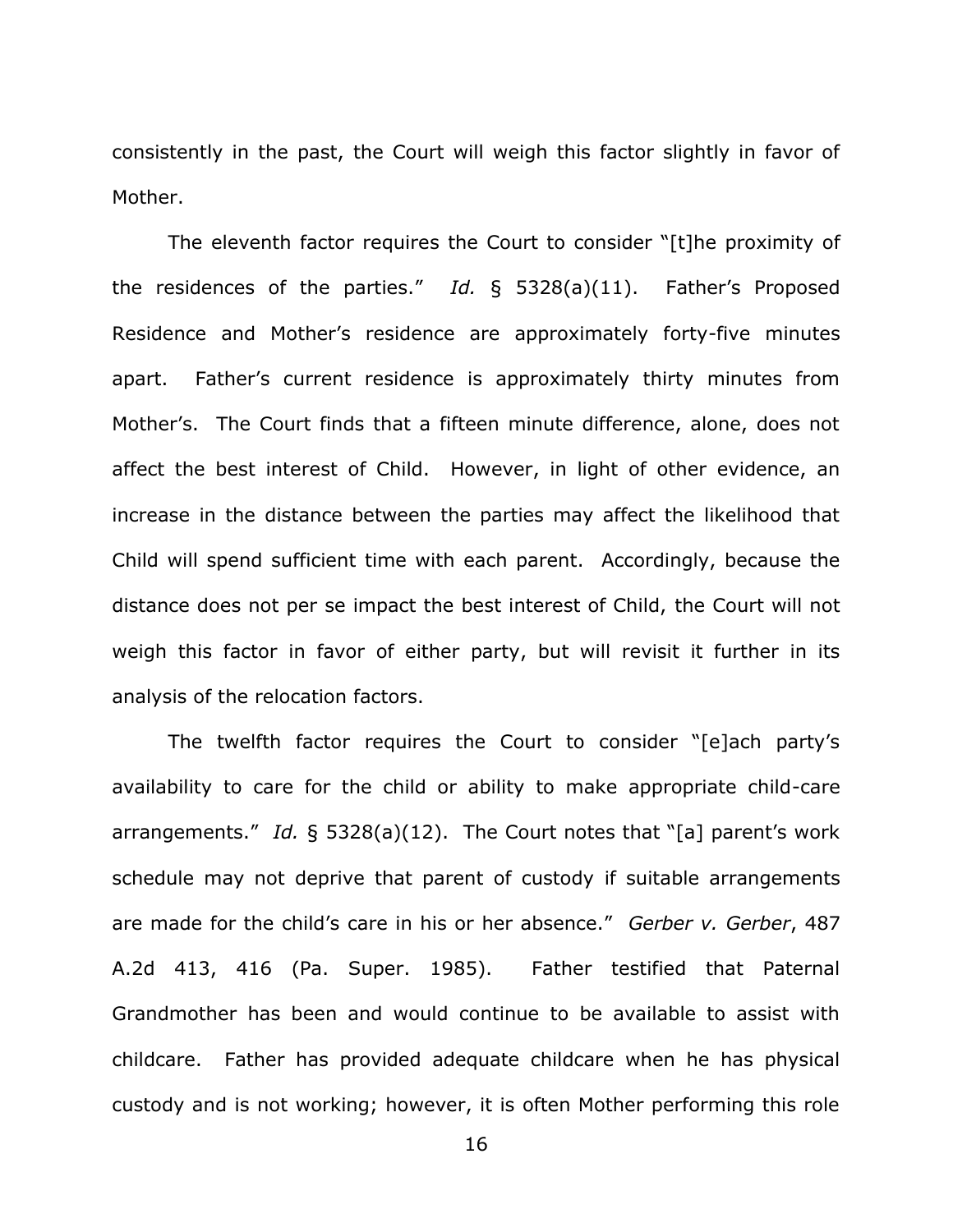for extended periods of time. Mother testified that Maternal Grandmother is also available for childcare and has provided the same in the past. Mother currently works solely as a babysitter, putting her in an ideal position to provide care for Child whenever needed. For these reasons, the Court will weigh this factor slightly in favor of Mother.

The thirteenth factor requires the Court to consider "[t]he level of conflict between the parties and the willingness and ability of the parties to cooperate with one another. A party's effort to protect a child from abuse by another party is not evidence of unwillingness or inability to cooperate with that party." 23 Pa.C.S.A.  $\frac{5328(a)(13)}{2}$ . The evidence presented in this case established that the parties have cooperated when it comes to Child's best interest. They have been, for the most part, able to successfully navigate the custody of Child since October 2012. Though there was conflict between the parties following the breakdown of their relationship, neither party has demonstrated an unwillingness to cooperate in pursuing Child's best interest. Therefore, the Court will weigh this factor equally.

The fourteenth relevant factor is "[t]he history of drug or alcohol abuse of a party or member of a party's household." *Id.* § 5328(a)(14). There was no evidence presented regarding this factor, making it irrelevant to the Court's decision.

The fifteenth factor requires the Court to consider "[t]he mental and physical condition of a party or member of a party's household." *Id.* §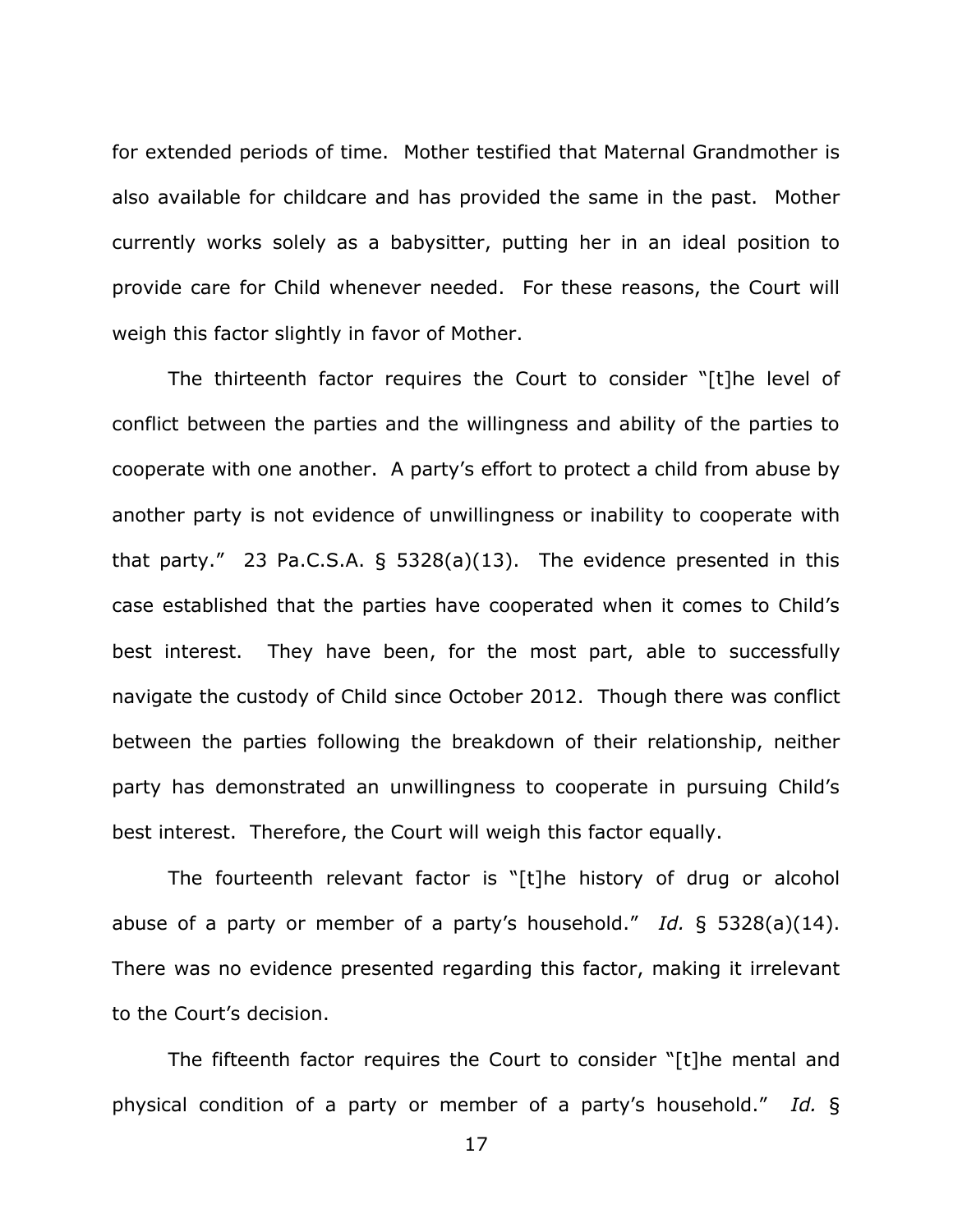5328(a)(15). Neither Father, Mother, Ms. M., nor Mr. P. has any mental or physician condition, that the Court has been made aware of, which could impact Child's care or safety. Thus, the Court will not weigh this factor in favor of either party.

Finally, in evaluating the best-interest standard, the Court may consider "[a]ny other relevant factor." *Id.* § 5328(a)(16). Mother testified that Father often diverts from the custody schedule and allows Child to remain in Mother's custody for additional weekend periods. The Court found this testimony credible and will factor it into its decision accordingly. Further, while Father seeks primary physical custody and relocation, he does not own or rent a residence and only has a roof over his head by the grace of his friends. With regard to his proposed residence in New Jersey, Father has not even asked the landlord if he can be added to the lease. Father has, since the parties' separation, bounced from residence to residence. The Court is not comfortable with Father's housing situation. On the other hand, Mother has her own residence. $3$ 

Turning to Father's Amended Petition for Relocation, the Court notes that "[t]he party proposing [a] relocation has the burden of establishing that the relocation will serve the best interest of the child as shown under" the factors enumerated in Section 5337(h) of the Domestic Relations Code. *Id.*

 $\overline{a}$ 

A review of the Court's analysis of all fifteen factors reveals that all of the relevant best-interest factors in this case weigh in favor of Mother retaining primary physical custody of Child.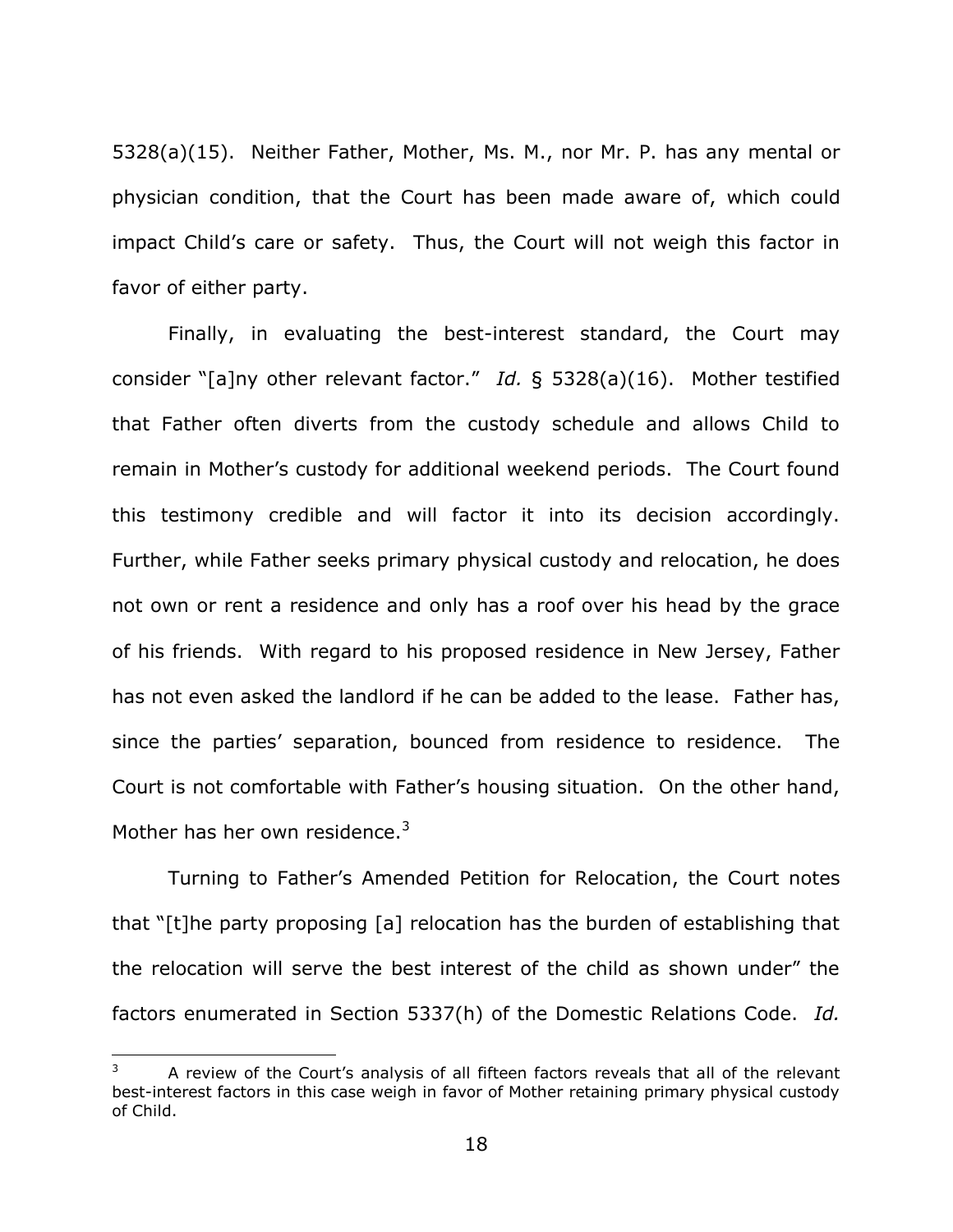§ 5337(i)(1). In addition, "[e]ach party has the burden of establishing the integrity of that party's motives in either seeking the relocation or seeking to prevent the relocation." *Id.* § 5337(i)(2). In disposing of a relocation petition, the Domestic Relations Code requires the Court to consider ten factors, "giving weighted consideration to those factors which affect the safety of the child." *Id.* § 5337(h). First, the Court must consider "[t]he nature, quality, extent of involvement and duration of the child's relationship with the party proposing to relocate and with the nonrelocating party, siblings and other significant persons in the child's life." *Id.* § 5337(h)(1). Since her birth, Child has split time between Mother's residences and Father's residences. In living between these residences, Child has developed a close relationship with Mother's family. The evidence established that Child has consistent contact with her aunts, cousins, and Maternal Grandmother in Easton. The evidence also established that Child has a close relationship with Paternal Grandmother and with Father's family in Jersey City. Overall, it appears that Child has had greater involvement with and exposure to Mother's family in Easton. Thus, she has had a greater opportunity to form close bonds with these relatives. As a result, the Court will weigh this factor slightly against relocation.

Next, the Court must consider "[t]he age, developmental stage, needs of the child and the likely impact the relocation will have on the child's physical, educational and emotional development, taking into consideration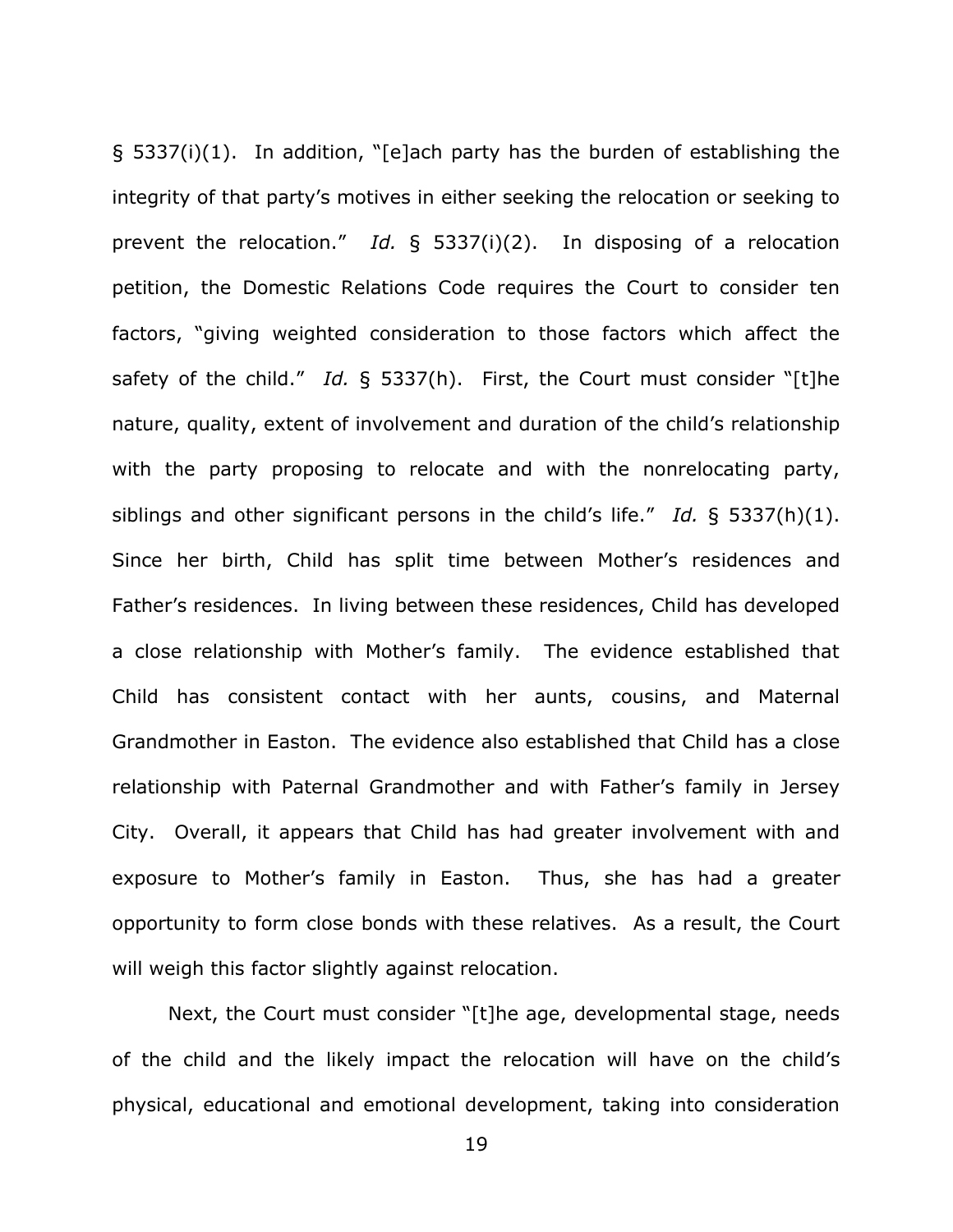any special needs of the child." *Id.* § 5337(h)(2). As stated previously, Child does not have any discernible special needs that would be impacted by relocation. She has not attended any school to date. Thus, it does not appear relocation would disrupt any academic progress. If Father relocates, transferring custody of Child would require a forty-five-minute drive, whereas it now requires a thirty-minute drive. The Court does not feel this increase affects Child's needs or development. For these reasons, the Court will not weigh this factor in favor of or against relocation.

Next, the Court must consider "[t]he feasibility of preserving the relationship between the nonrelocating party and the child through suitable custody arrangements, considering the logistics and financial circumstances of the parties." *Id.* § 5337(h)(3). "A court's determination is not whether the alternative schedule would maintain the current level of the noncustodial parent's interaction with the children, but rather whether the substitute arrangements 'will foster adequately an ongoing relationship' between the non-custodial parent and the children." *Hogrelius v. Martin*, 950 A.2d 345, 352 (Pa. Super. 2008) (quoting *White v. White*, 650 A.2d 110, 113 (Pa. Super. 1994)). "Thus, although an alternative custody schedule necessarily reduces the frequency of a parent's interaction with a child because of the distance involved, relocation should not be denied for that reason alone." *Id*.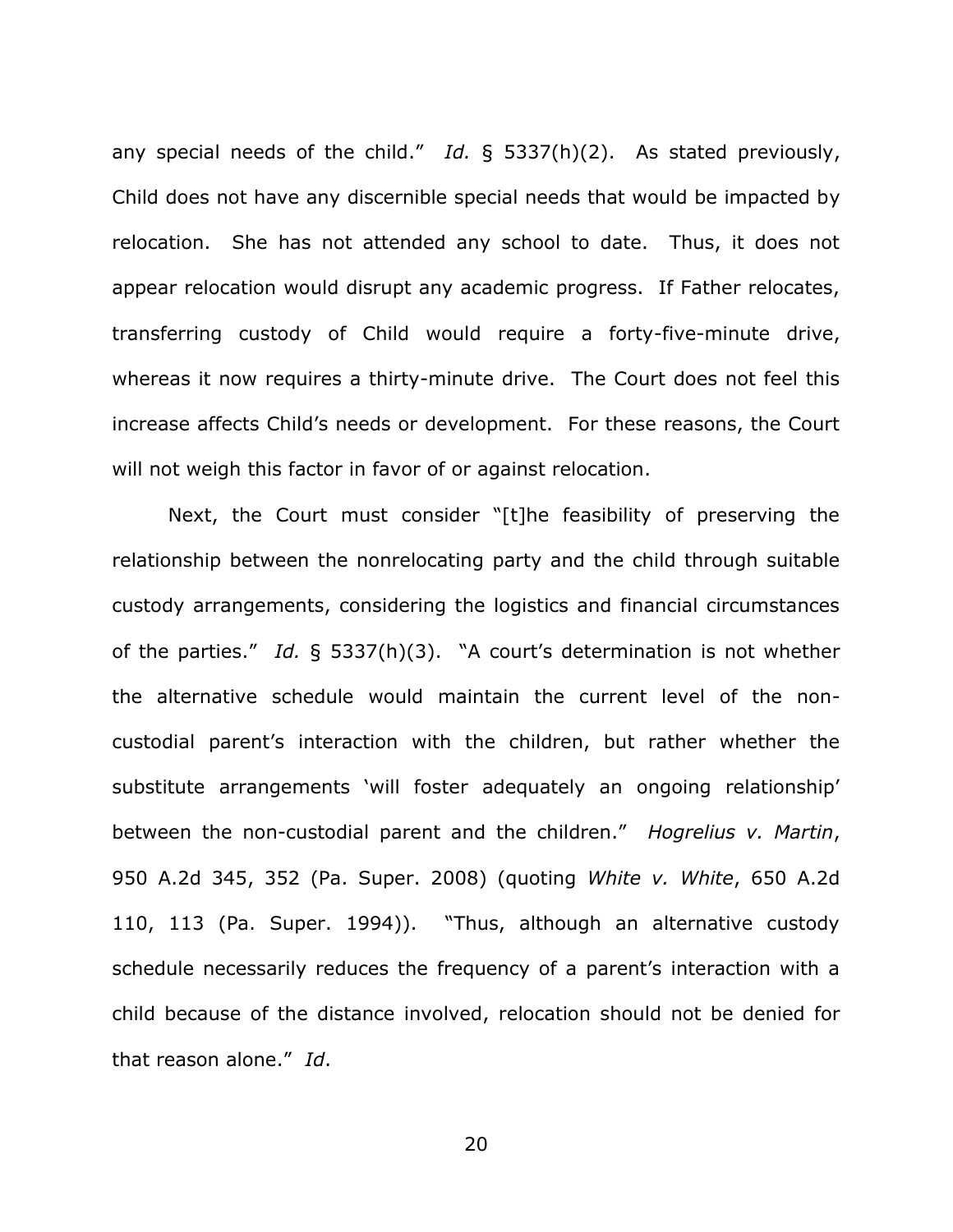The parties testified that they would each be willing to cooperate in achieving a workable system of partial custody should relocation be granted. The primary point of contention is that Mother is not comfortable with Child residing in New Brunswick because she is unfamiliar with Mr. P. and feels that she would be unable to come to Child's aid, should any special or urgent attention be required. Mother's testimony revealed that, in light of the fact that Father has frequently moved between residences and has cohabitated with a constantly changing cast of individuals, she feels she cannot be truly sure of his, and by extension Child's, living arrangements.

While the Court sympathizes with these concerns, Father gave no indication that he would deny or prohibit Mother from maintaining a substantial portion of custody of Child. As discussed, Father's Proposed Residence is only fifteen minutes further from Mother's residence than is his current residence. As Father has provided transportation to facilitate the exchange of physical custody in the past, there is no reason to believe this could not continue if Father relocated to New Brunswick. Because it appears that relocation will not prevent Mother from adequately fostering an ongoing relationship with Child, the Court will weigh this factor in favor of relocation.

The next factor requires the Court to consider "[t]he child's preference, taking into consideration the age and maturity of the child." 23 Pa.C.S.A. § 5337(h)(4). As stated previously, Child has not been asked to state a preference in this case. Therefore, this factor is not relevant.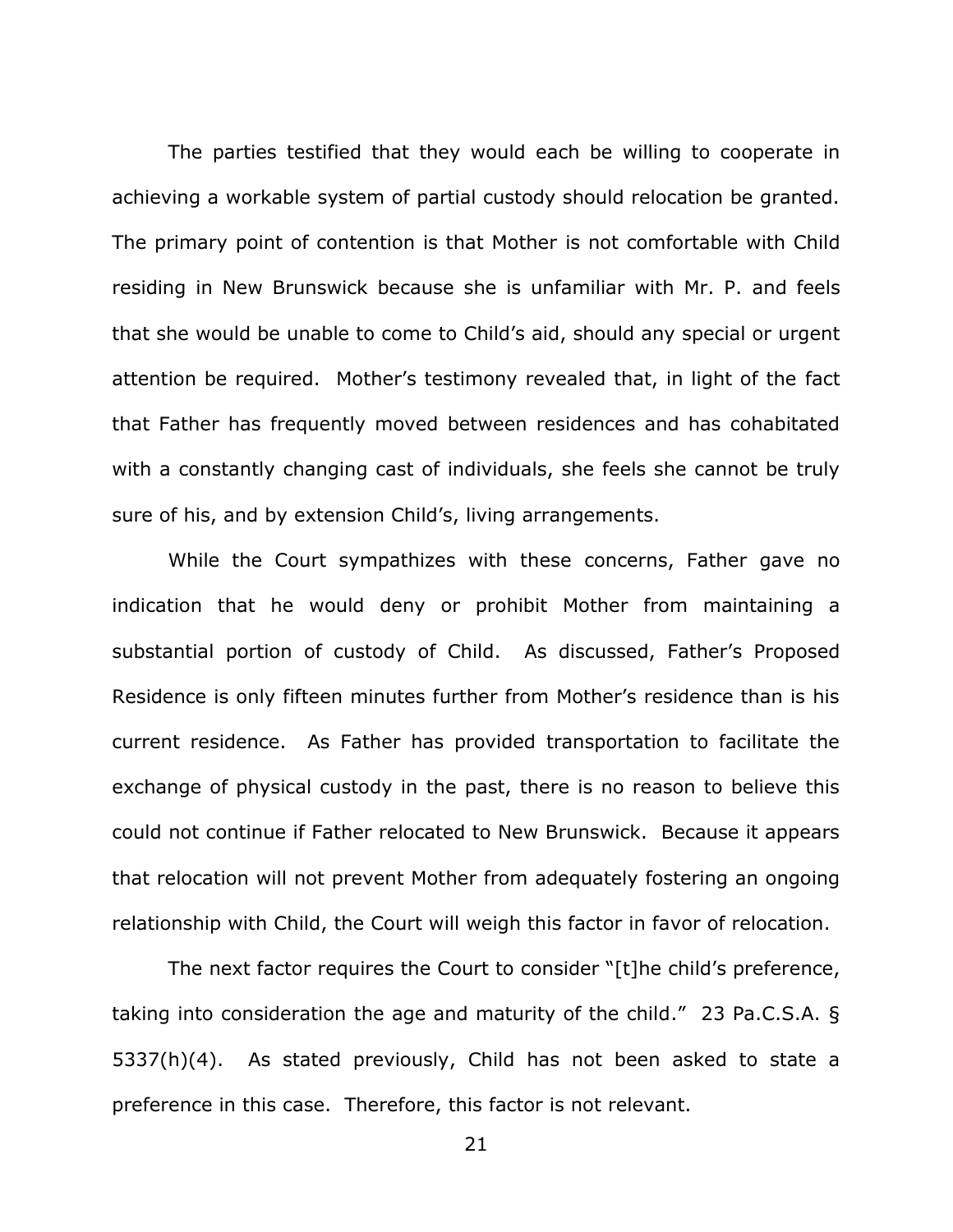Next, the Court must consider "[w]hether there is an established pattern of conduct of either party to promote or thwart the relationship of the child and the other party." *Id.* § 5337(h)(5). There is no evidence of such conduct in this case. Therefore, this factor is likewise not relevant.

Next, the Court must consider, "[w]hether the relocation will enhance the general quality of life for the party seeking the relocation [and for the child], including, but not limited to, financial or emotional benefit or educational opportunity." *Id.* § 5337(h)(6)-(7). If Father were to accept the position he has been offered at the Morristown location of Buffalo Wild Wings, he would receive an increase in pay. In addition, Father's Proposed Residence would offer more living space for Child. Based on these considerations, it would appear that some increase in quality of life would accompany a move to New Brunswick, particularly financially. Therefore, the Court will weigh this factor slightly in favor of relocation.

The next factor requires the Court to consider, "[t]he reasons and motivation of each party for seeking or opposing the relocation." 23 Pa.C.S.A. § 5337(h)(8). It appears Father desires to relocate in order to improve his employment situation. As discussed, Mother's primary reason for opposing the relocation is her unfamiliarity with Father's Proposed Residence and his intended cohabitant. Mother stated that she does not oppose Father moving to New Brunswick, or even having Child visit this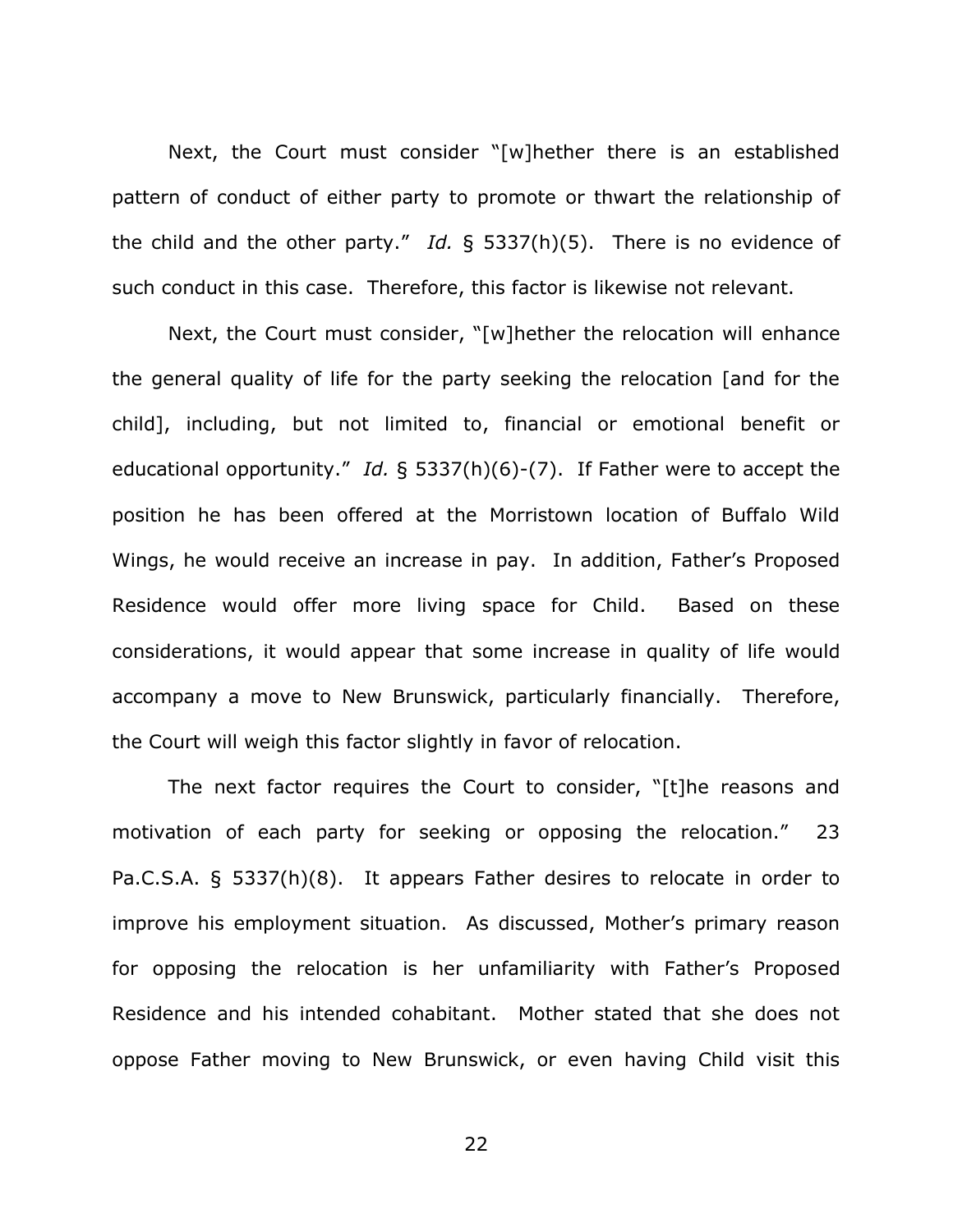location, but she does oppose Child staying overnight at Father's Proposed Residence. (*See* N.T., 12/10/2014, at 51:1-54:5, 62:7-62:15.)

This Court, during a pre-trial conference in this case, made it clear that, pending trial, Child was not to stay overnight in New Jersey. (N.T., 6/6/2014, at 13:3-15.) This was in an effort to uphold the Interim Order, as modified, until a final resolution was reached after a hearing. It was also to ensure that Mother would get the benefit of the preferred babysitter rule in the event that, when visiting Father in New Jersey, Child would need to stay the night at Paternal Grandmother's residence, which, at the time, was the only residence available for overnights in New Jersey. In essence, Mother asks the Court to extend this mandate if Father is to permanently move to New Brunswick. This would produce a result where Father would have to return Child to Mother's residence for each night of his custodial period. If Mother had further developed her reasoning for why this should be the case, the Court might have some basis on which to agree with her concerns. For example, Mother claimed that she objects to Child sleeping in New Jersey because she does not have the means of transportation to get to Child, if necessary. However, she also admitted that the same holds true with regard to Father's current residence. In addition, Father currently resides with a friend and would do the same at Father's Proposed Residence. Mother did not produce any evidence tending to show that Mr. P. is any less suitable a housemate than Ms. M. In this regard, Mother's reasons for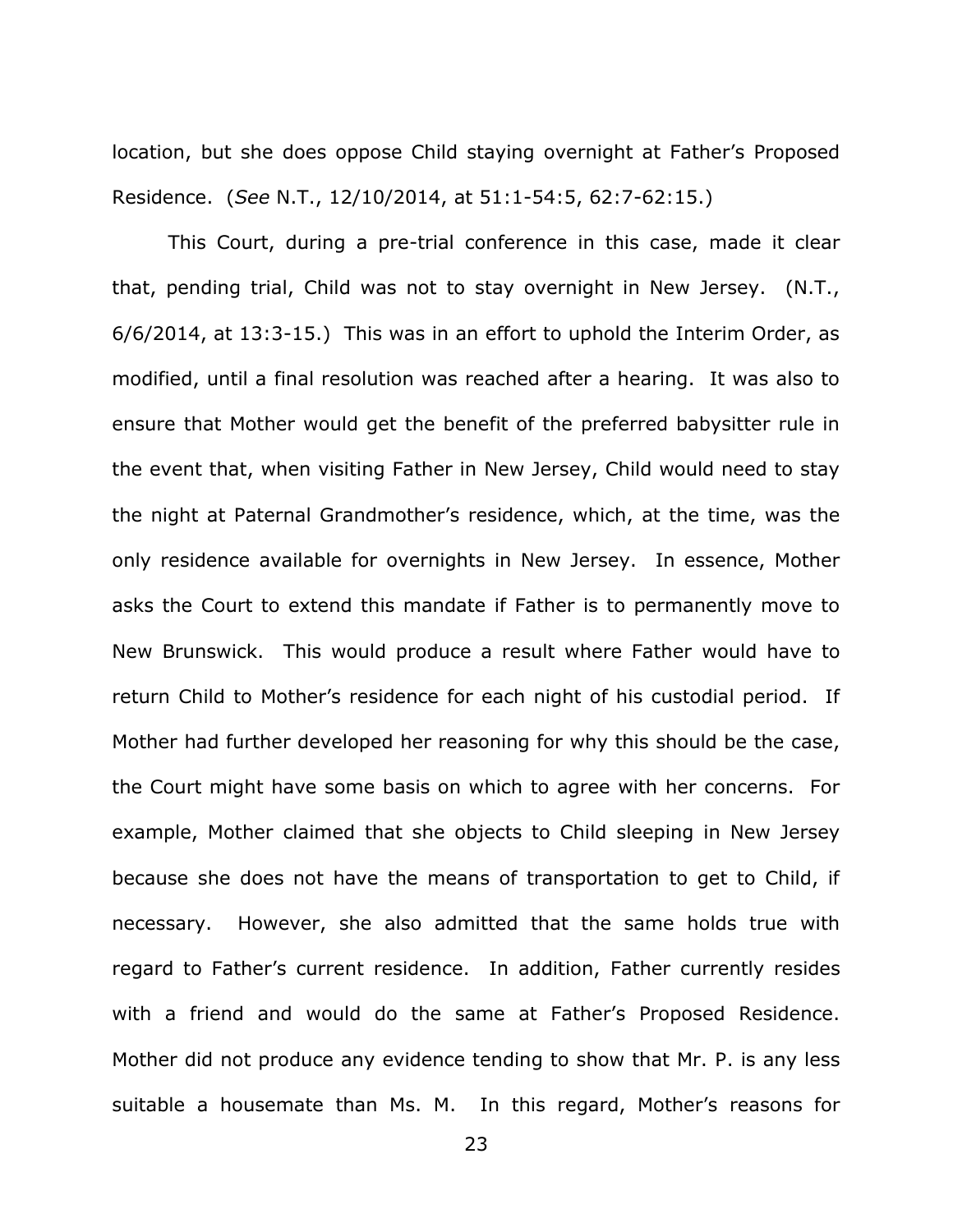objecting to the relocation appear to be less than fully-formed and were not adequately explained at trial. Because Father intends to relocate to better his employment, and because Mother opposes the relocation for reasons that were not sufficiently developed at trial and are at times self-contradictory, the Court will weigh this factor in favor of relocation.

Finally, the Court must consider "[a]ny other factor affecting the best interest of the child." *Id.* § 5337(h)(10). As stated in the context of the best-interest factors, the Court believes that Father has not exercised a substantial number of his weekend custody periods under the Interim Order. If Father were to relocate, Child's interest in spending time with her father may be disadvantaged, because Father would be further from Mother and, as a result, may be even more likely to continue to neglect his periods of custody. In this way, Father's non-observance of the custody schedule in the past weighs against relocation going forward because an increase in distance between the parties' residences leads the Court to believe that Child would spend even less time with Father, which would not necessarily be in Child's best interest. Thus, the Court will take this history into account when deciding the relocation issue, as well as the custody issue. Moreover, as discussed previously, Father's Proposed Residence is leased by Father's friend, Father has no property interest therein, and Father has not even sought to obtain a legal property interest therein. This fact, standing alone,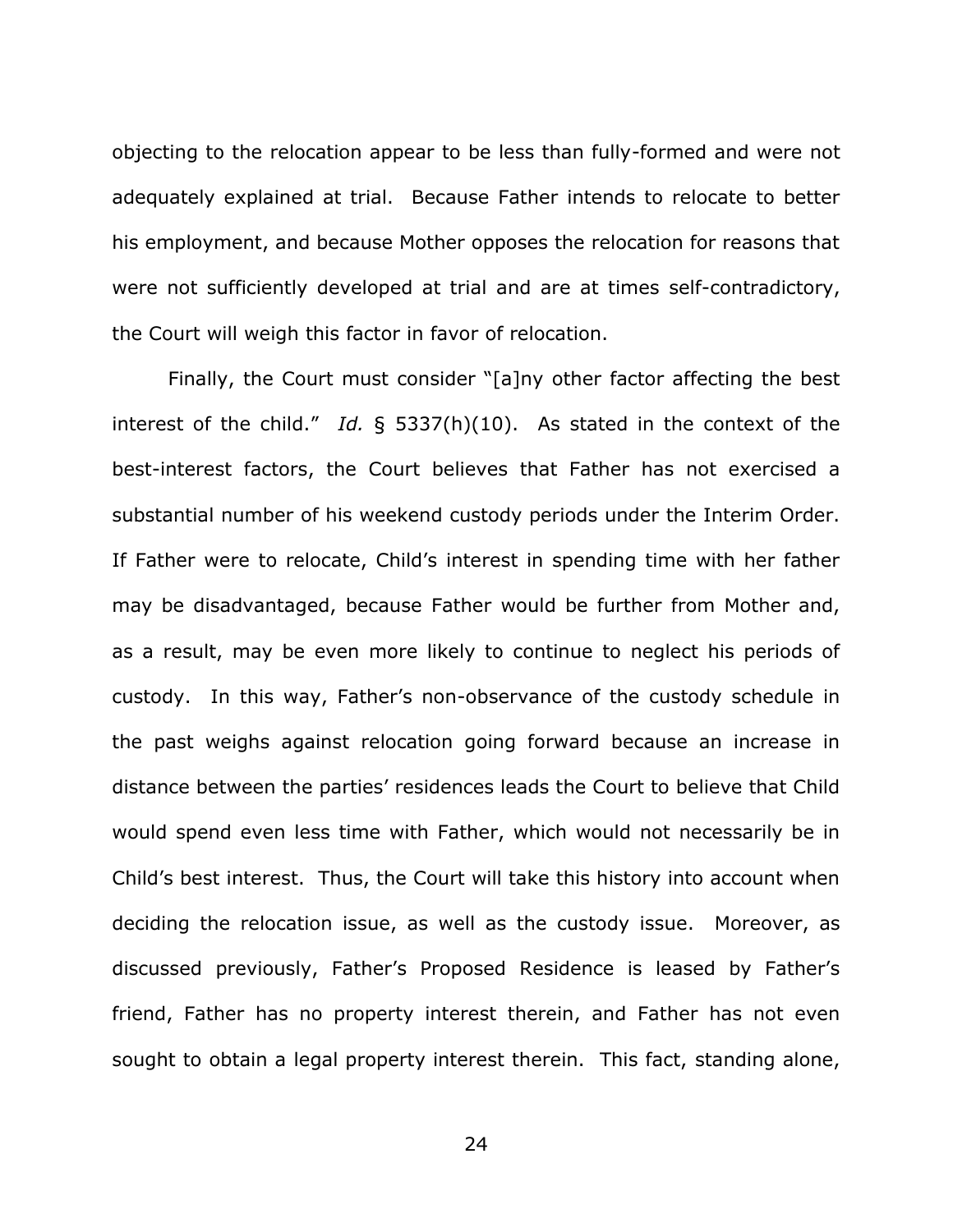could be enough to persuade the Court to deny Father's Petition and will factor heavily in the Court's consideration.

Having considered both the best-interest factors and the relocation factors, it is apparent that Mother should retain primary physical custody of Child. Therefore, the Court will deny Father's Amended Petition for Relocation and will memorialize the parties' status quo custody arrangement.<sup>4</sup>

WHEREFORE, having considered all relevant factors, giving weighted consideration to those factors which affect the safety of Child, the Court enters the following:

 $\overline{\phantom{a}}$ 

<sup>4</sup> Acknowledging that Father is likely to move to New Jersey following the Court's decision, and given Child's age, the Court will remove the preferred babysitter provision, as it is not feasible given the distance between the parties' residences and Mother's inability to provide transportation.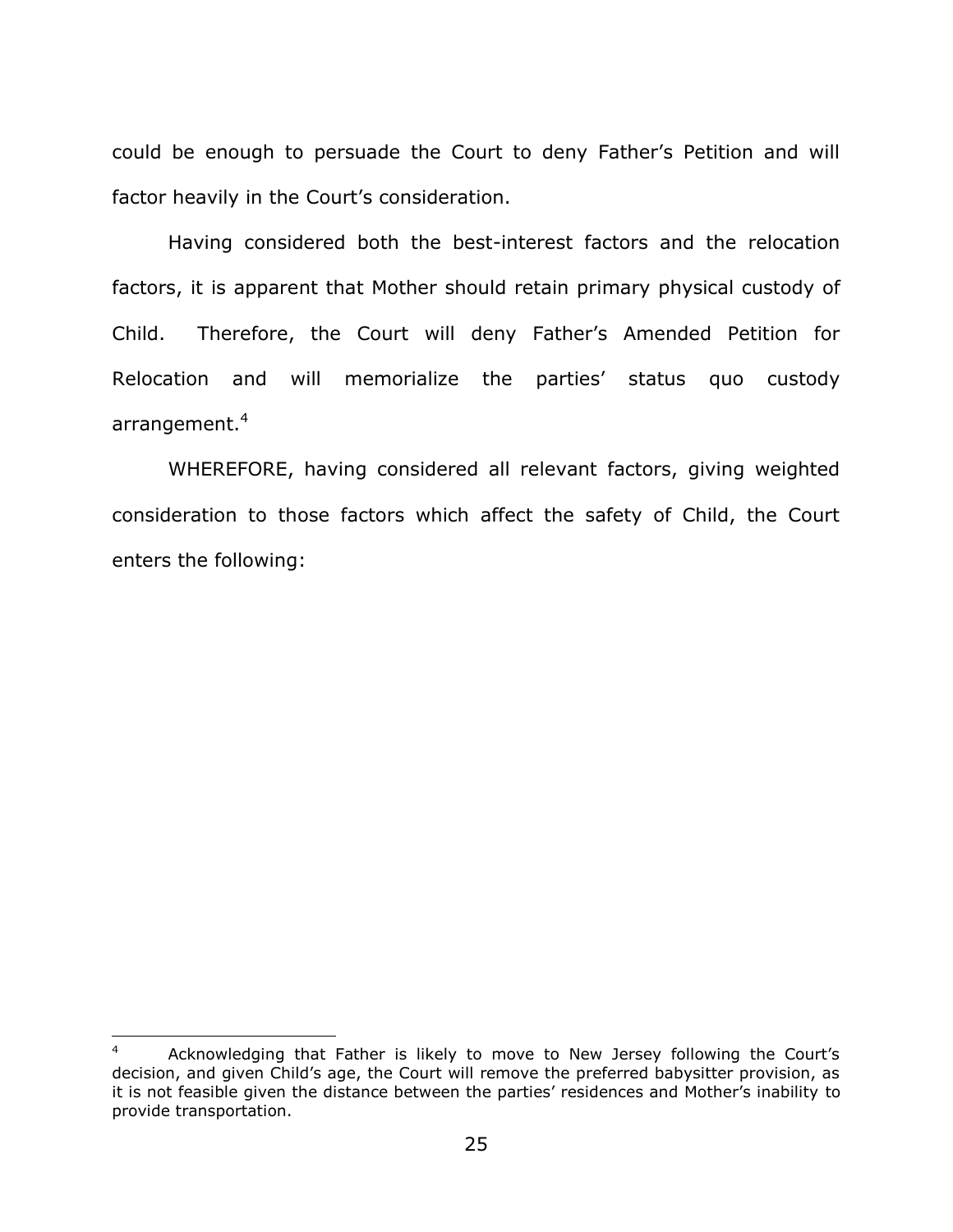# **IN THE COURT OF COMMON PLEAS OF NORTHAMPTON COUNTY, PENNSYLVANIA CIVIL ACTION**

| <b>R.O.,</b><br><b>Plaintiff</b>   |  |
|------------------------------------|--|
| v.                                 |  |
| <b>R.S.J.,</b><br><b>Defendant</b> |  |

**Plaintiff ) No. C-48-CV-2012-9906**

### **ORDER OF COURT**

AND NOW, this  $26<sup>th</sup>$  day of January, 2015, upon consideration of Plaintiff's Amended Petition for Relocation, filed on September 2, 2014, and after hearing testimony on December 10, 2014, said Petition is hereby **DENIED.** Based upon the Court's Decision, filed this date, the Court hereby determines that it is the best interest of the parties' child to amend the existing custody Order as follows:

1. **Legal Custody.** Plaintiff ("Father") and Defendant ("Mother") shall have shared legal custody of C.V.O. ("Child"). "Legal Custody" means the right to make major decisions on behalf of Child, including, but not limited to, medical, religious, and educational decisions. Thus, major decisions concerning Child, including, but not necessarily limited to, health,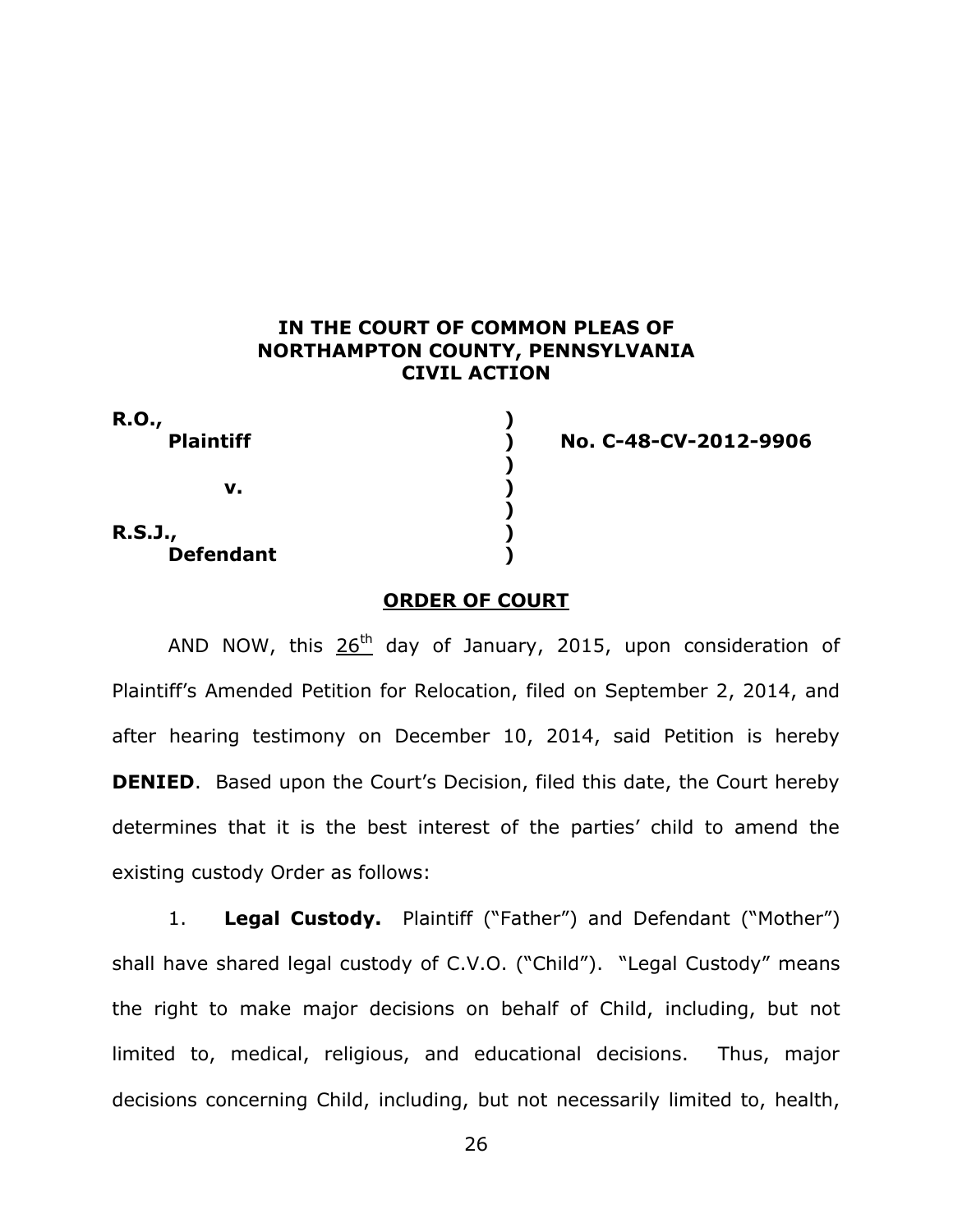welfare, education, and religious training and upbringing, shall be made by the parties jointly, after discussion and consultation with each other, with the goal of developing and adhering to a harmonious policy that is in Child's best interests.

Each party shall keep the other party informed of Child's development. Each party shall not interfere with the other party's physical custody of Child. The parties shall give support to one another in their respective roles as parents and shall take into account the views of the other parent regarding the physical and emotional well-being of Child. Each party shall notify the other party of any activity that could reasonably be expected to be of significant concern to the other. Day-to-day decisions shall be the responsibility of the parent then having physical custody of Child.

Each party shall have the right to receive, directly from any school Child shall be enrolled in, copies of Child's report cards, test results, notices of parent-teacher conferences and school programs, and any other information normally released to a custodial parent.

Each parent shall further have the right to receive, directly from the provider, any medical, psychological, psychiatric, prescription drug, dental, or any other record or report normally released to a custodial parent.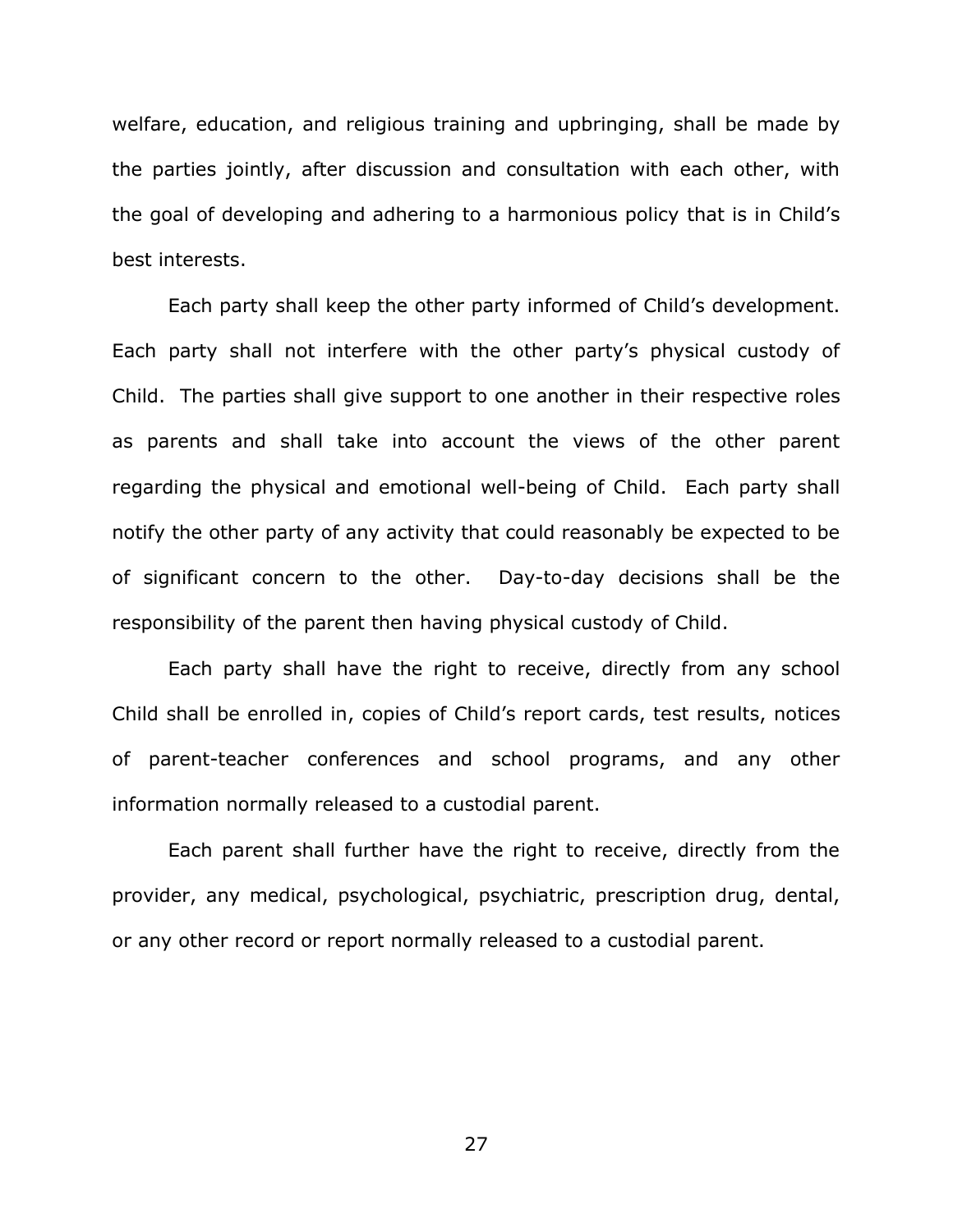2. **Primary Physical Custody.**<sup>5</sup> Mother shall have primary physical custody of Child.

3. Partial Physical Custody.<sup>6</sup> Unless the parties agree otherwise, Father shall have partial physical custody of Child every other weekend from 7:00 p.m. on Friday until 7:00 p.m. on Monday (Friday to Monday). Father's first such weekend shall commence on the first Friday following the filing of this Order.

**a. Dinner Visits.** Father shall have physical custody of Child every other Monday, from 4:00 p.m. until 7:00 p.m. This Monday shall be the Monday of the weeks that Father has partial physical custody of Child for the weekend (the Mondays preceding the Fridays of Father's regular weekends of partial physical custody);

**b. Vacation.** Father shall have physical custody of Child for a two-week-long (i.e., fourteen consecutive days) period which shall include a weekend on which Father is scheduled to exercise physical custody of Child. Mother shall have physical custody of Child for a two-week-long period which shall include a weekend on which Mother is scheduled to exercise custody of Child. Each party shall notify the other party, in writing, of his/her intent to exercise his/her vacation custodial period no later than thirty (30) days prior to the start of that

l

<sup>5</sup> "Primary physical custody" means the right to assume physical custody of Child for the majority of time."Physical custody" means the actual physical possession and control of Child.

<sup>6</sup> "Partial physical custody" means the right to assume physical custody of Child for less than a majority of the time.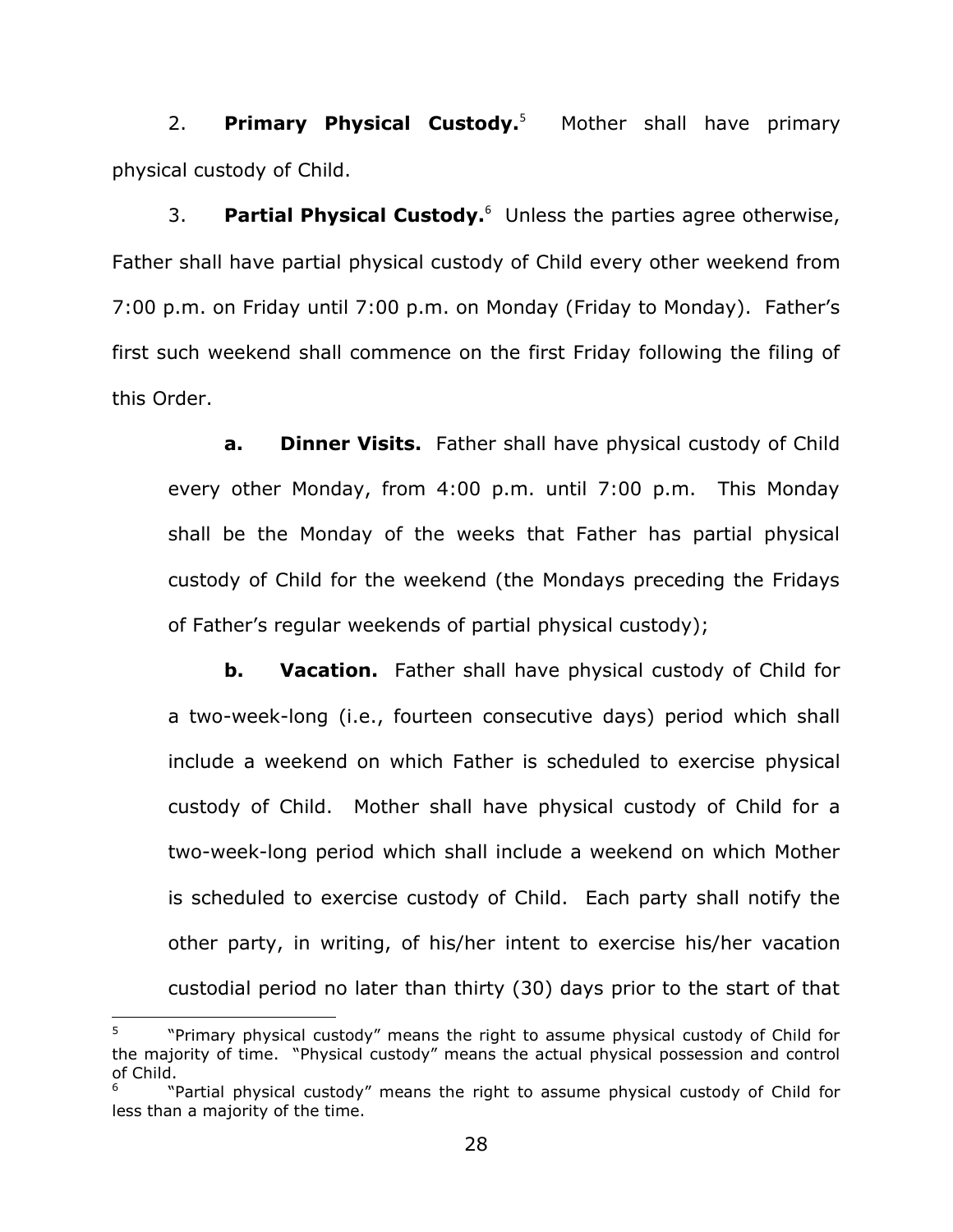week-long period but no earlier than May 1. The party who provides written notice first shall have priority for the weeks selected, except that neither party may select, as a vacation week, any week which includes a Holiday during which the other party is entitled to exercise physical custody of Child. This schedule shall supersede the parties' regular custody schedule; and

**c. By Agreement.** Father shall have physical custody of Child at any other time mutually agreed to by the parties, and the parties are encouraged to allow Father to exercise liberal periods of physical custody of Child in addition to the periods outlined above and below.

4. **Holidays.** Holidays shall be shared as the parties may agree. If the parties cannot agree, then the parties shall have the following periods of physical custody, which shall supersede the parties' regular and vacation custody schedules:

**a. Thanksgiving.** In even-numbered years, Father shall have physical custody of Child from 4:00 p.m. on the day before Thanksgiving until 12:00 p.m. on the day after Thanksgiving.

In odd-numbered years, if the weekend after Thanksgiving is not Father's regular weekend for partial physical custody of Child, Father shall have physical custody of Child from 4:00 p.m. on the day after Thanksgiving until Sunday at 7:00 p.m.;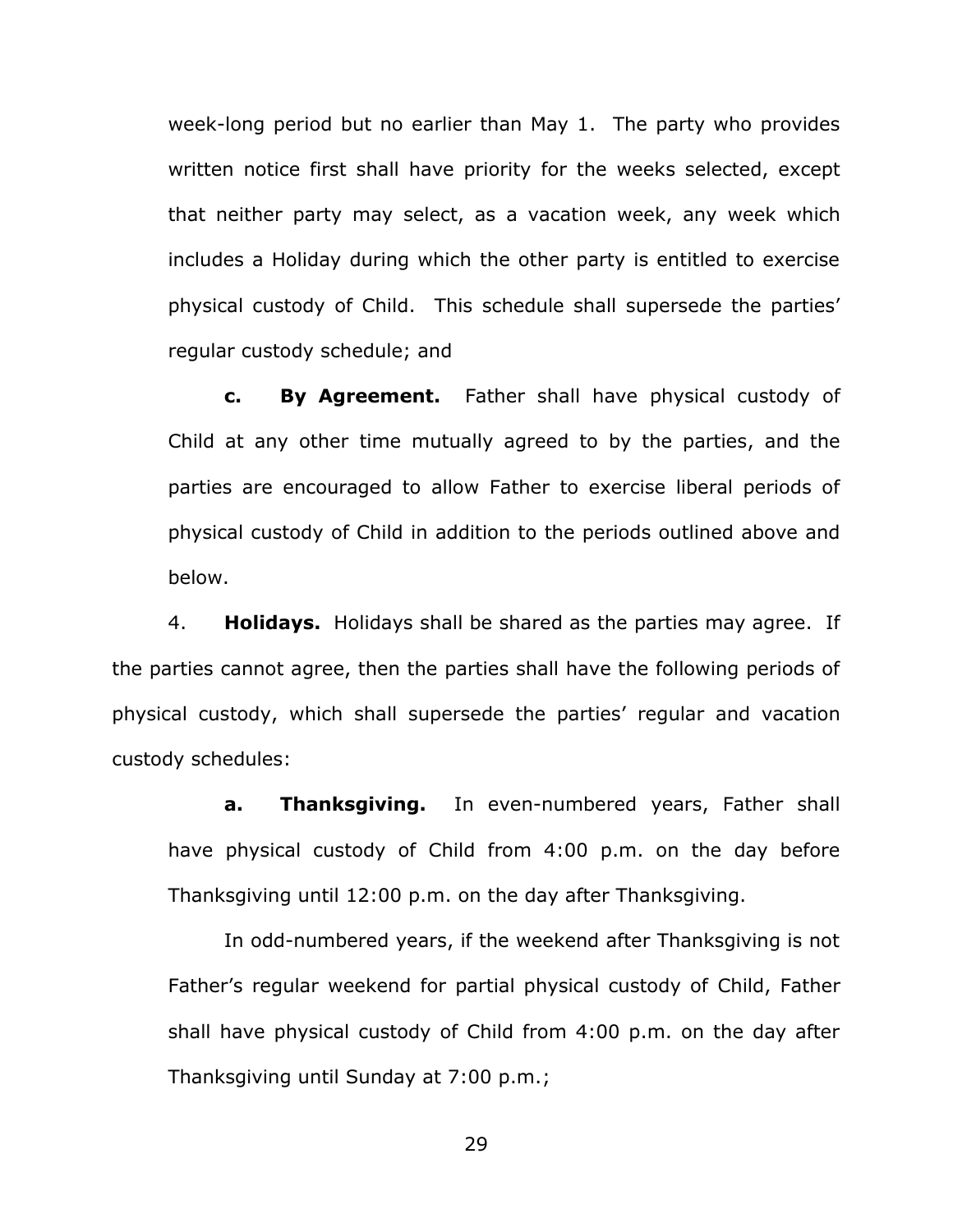**b. Christmas.** In odd-numbered years, Father shall have physical custody of Child from 12:00 p.m. on Christmas Eve until 12:00 p.m. on Christmas. In odd-numbered years, Mother shall have physical custody of Child from 12:00 p.m. on Christmas until 12:00 p.m. on the day after Christmas.

In even-numbered years, Mother shall have physical custody of Child from 12:00 p.m. on Christmas Eve until 12:00 p.m. on Christmas. In even-numbered years, Father shall have physical custody of Child from 12:00 p.m. on Christmas until 12:00 p.m. on December 26;

**c. New Year's.** In even-numbered years, Father shall have physical custody of Child from 12:00 p.m. on New Year's Eve until 12:00 p.m. New Year's Day. In even-numbered years, Mother shall have physical custody of Child from 12:00 p.m. until 7:00 p.m. on New Year's Day.

In odd-numbered years, Mother shall have physical custody of Child from 12:00 p.m. on New Year's Eve until 12:00 p.m. New Year's Day. In odd-numbered years, Father shall have physical custody of Child from 12:00 p.m. until 7:00 p.m. on New Year's Day;

**d. Easter.** In even-numbered years, Father shall have physical custody of Child from 12:00 p.m. on the day before Easter until 12:00 p.m. on Easter. In even-numbered years, Mother shall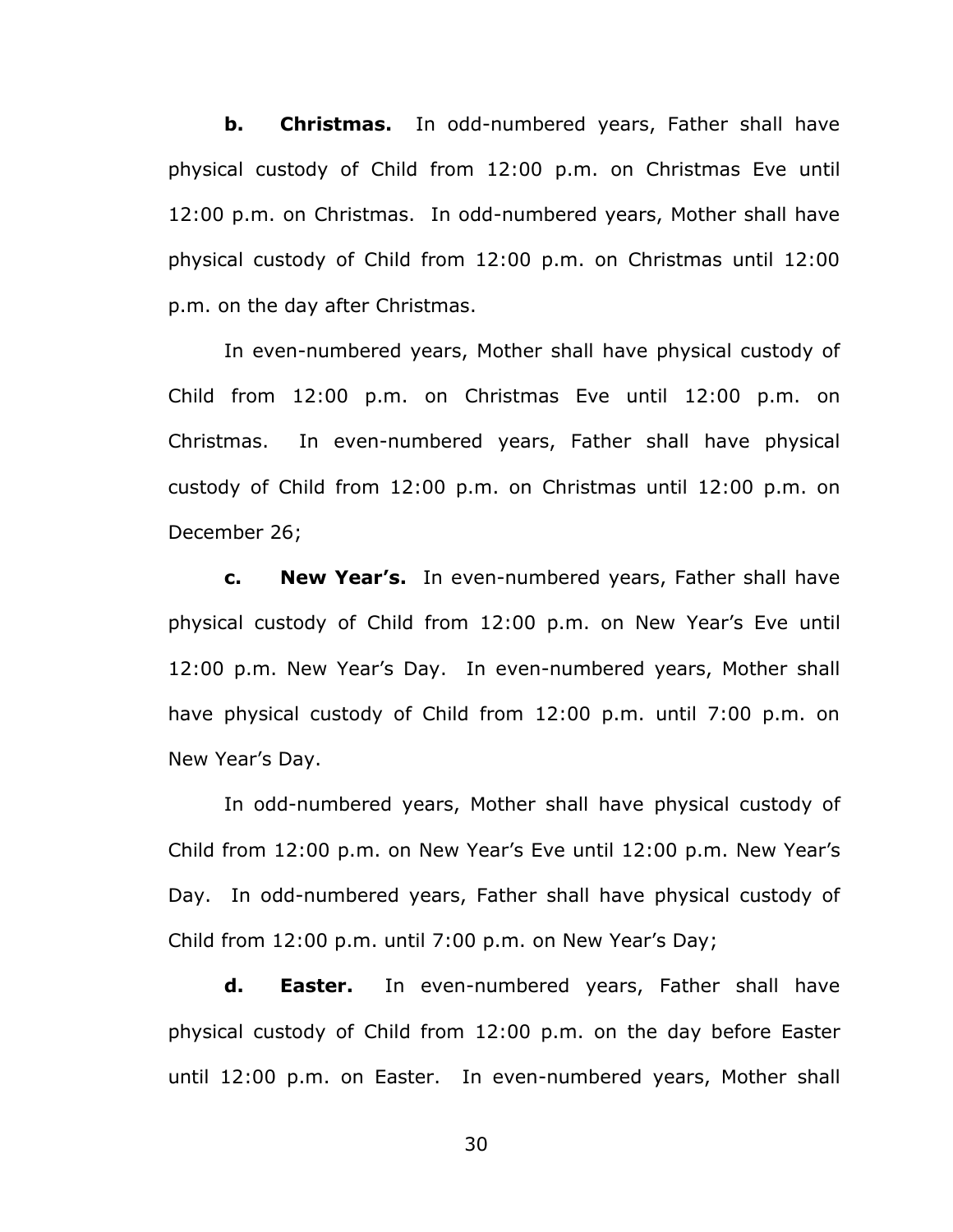have physical custody of Child from 12:00 p.m. until 7:00 p.m. on Easter.

In odd-numbered years, Mother shall have physical custody of Child from 12:00 p.m. on the day before Easter until 12:00 p.m. on Easter. In odd-numbered years, Father shall have physical custody of Child from 12:00 p.m. until 7:00 p.m. on Easter;

**e. Mother's Day/Father's Day.** Mother shall have physical custody of Child on Mother's Day from 9:00 a.m. until 7:00 p.m. Father shall have physical custody of Child on Father's Day from 9:00 a.m. until 7:00 p.m.;

**f. Memorial Day Weekend.** In odd-numbered years, if it is not Father's regular weekend for partial physical custody of Child, Father shall nevertheless have physical custody of Child from 7:00 p.m. on Friday until 7:00 p.m. on Memorial Day. In even-numbered years, if it is Father's regular weekend for partial physical custody of Child, Mother shall nevertheless have physical custody of Child from 7:00 p.m. on Friday until 7:00 p.m. on Memorial Day; and

**g. Labor Day Weekend.** In even-numbered years, if it is not Father's regular weekend for partial physical custody of Child, Father shall nevertheless have physical custody of Child from 7:00 p.m. on Friday until 7:00 p.m. on Labor Day. In odd-numbered years, if it is Father's regular weekend for partial physical custody of Child,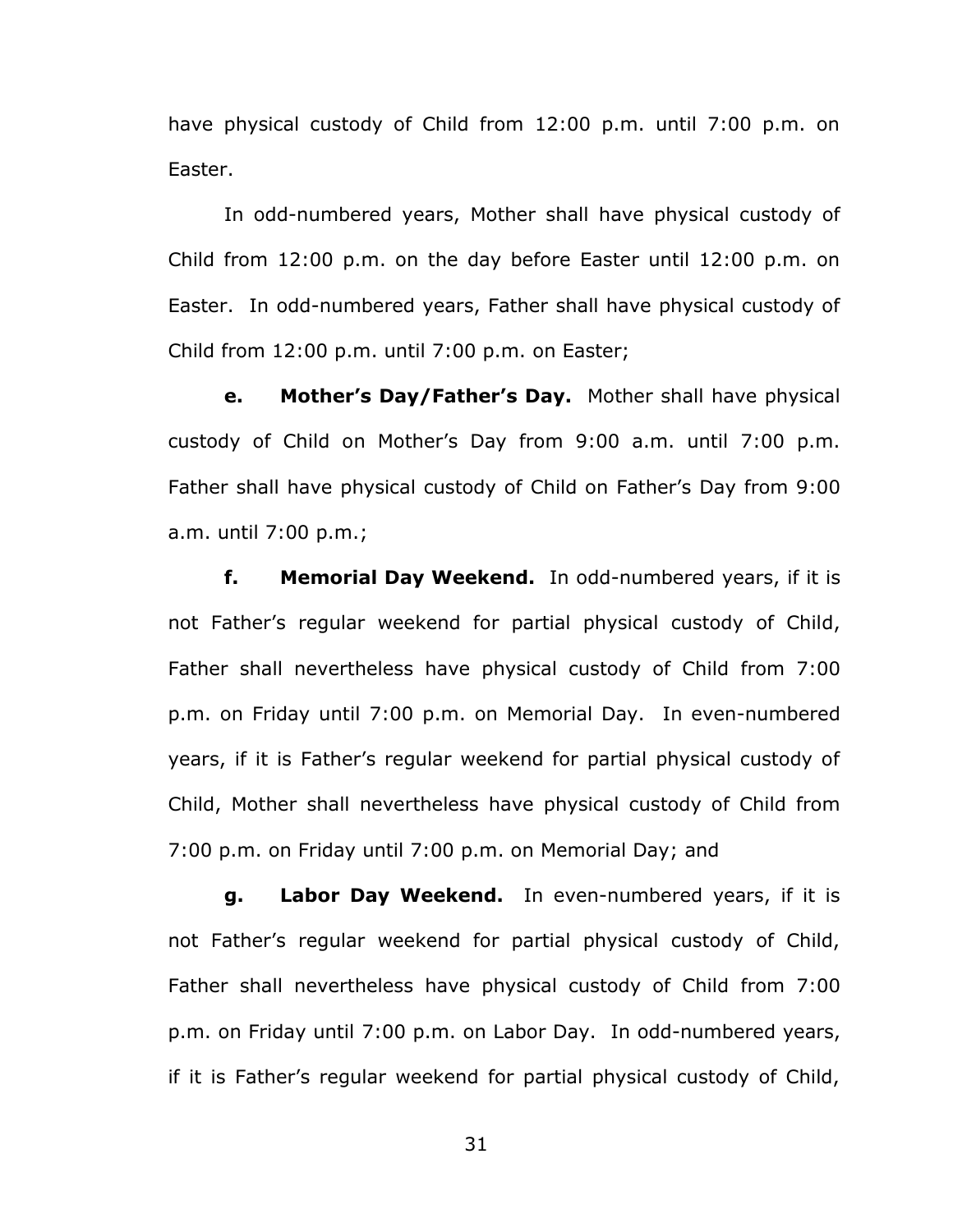Mother shall nevertheless have physical custody of Child from 7:00 p.m. on Friday until 7:00 p.m. on Labor Day.

5. **Activities.** Each party shall advise the other, on an ongoing basis, of the schedule of all curricular and extracurricular activities and events involving Child. Both parties shall have the right to attend such activities and events and to participate in them, if applicable. Neither party shall schedule an activity that interferes with the other party's periods of physical custody without that party's consent.

6. **Modification.** The custodial periods set forth in this Order shall be strictly adhered to and shall not be modified except by agreement of both parties. The parties shall accommodate reasonable requests for modification that are in Child's best interests.

7. **Contact Information.** Each party shall keep the other party advised of a current address, e-mail address, telephone number, and cell phone number.

8. **Injuries and Health.** Each party shall promptly advise the other party of any injuries sustained by Child, any illness suffered by Child, and any need for non-routine medical care.

9. **Non-Alienation.** The parties shall encourage Child to love and respect Mother, Father, and their respective family members, and they are prohibited from doing or saying anything to alienate Child from Mother, Father, and their respective family members, either directly or indirectly, by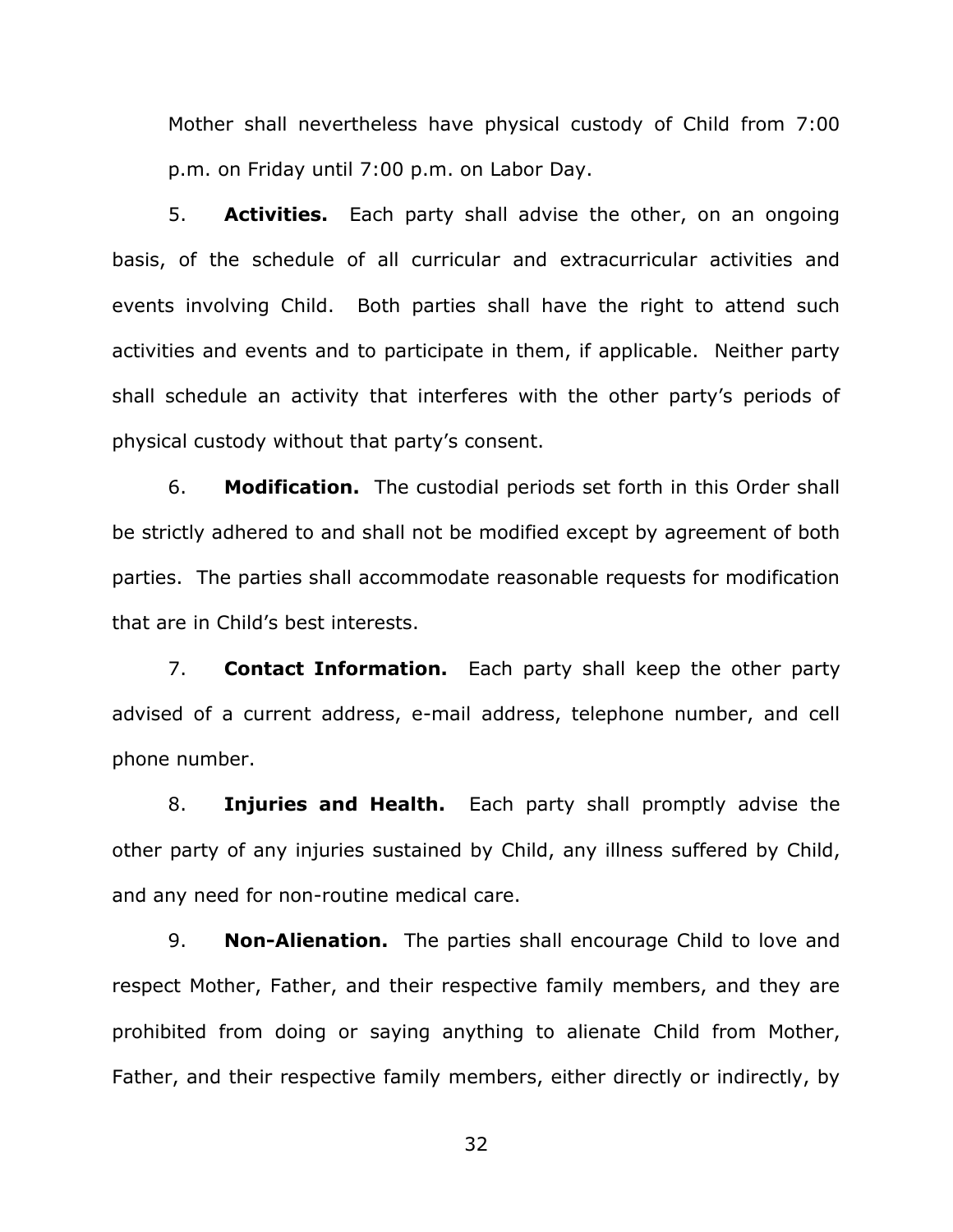any pretense or ploy whatsoever. The parties shall not make, or permit anyone else to make, derogatory or negative comments about Mother, Father, and their respective family members in the presence or hearing of Child. The parties shall not talk to Child about this custody case/order.

10. **Arguments.** The parties shall not engage in arguments or heated conversations in the presence or hearing of Child. All contact between the parties, and their family members, shall be polite, civil, and respectful. *The parties shall communicate face-to-face, if possible, to discuss issues concerning Child*.

11. **Residence Change and Relocation.** The custodial parent shall not change Child's residence without providing notice to, and obtaining the written approval of, the other party. Neither party shall relocate with Child unless both parties have consented to the proposed relocation or the Court approves the proposed relocation. "Relocation" means a change in the residence of Child which significantly impairs the ability of the non-relocating party to exercise his or her custodial rights. The party proposing the relocation shall notify the other party of the proposed relocation, and the other party may file an objection to the proposed relocation. The procedures set forth at 23 Pa.C.S.A. § 5337 shall govern the notification of any proposed relocation, any objection to a proposed relocation, and any other matter relating to relocation.